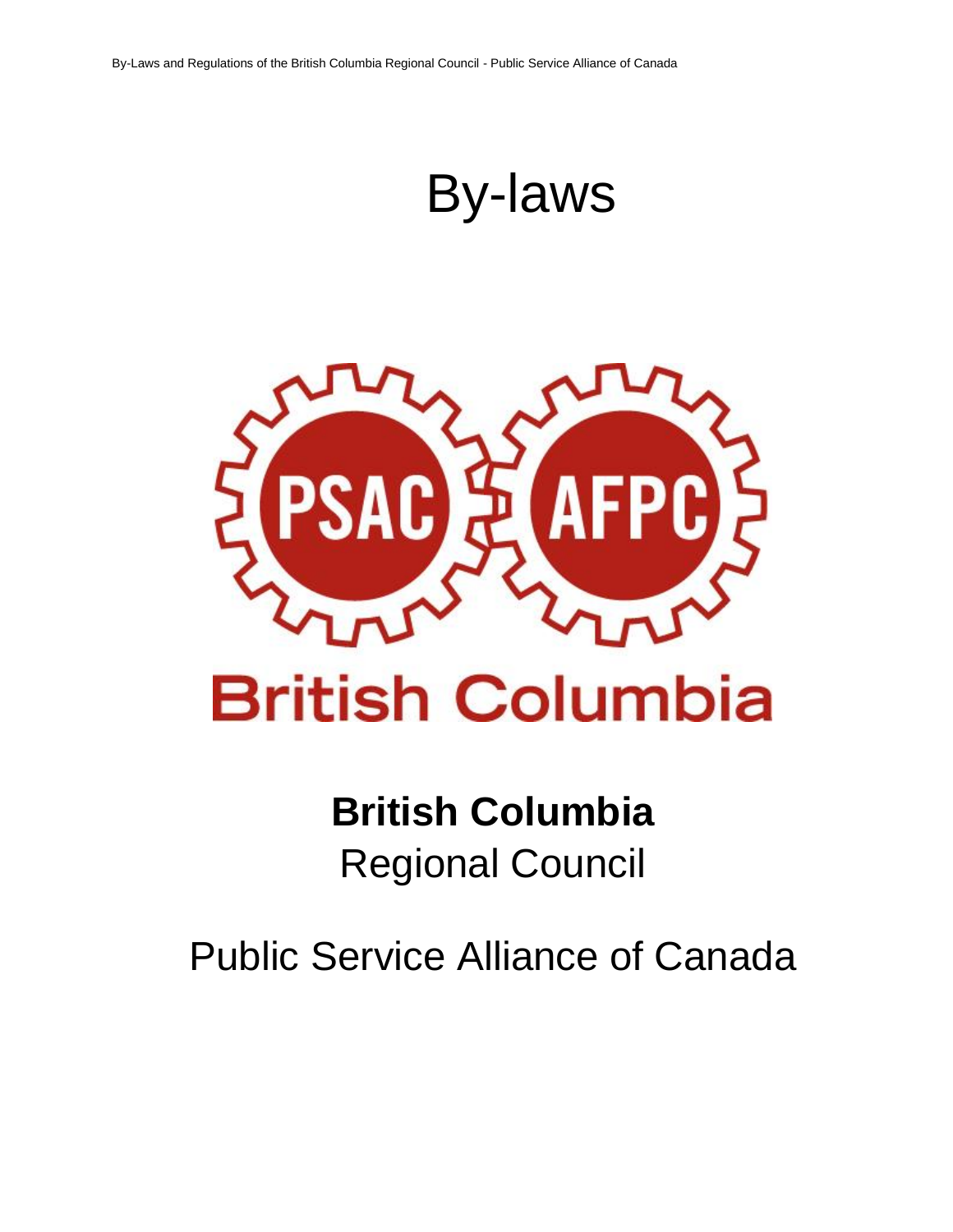As adopted by the Founding Convention of the British Columbia Regional Council of the Public Service Alliance of Canada March 27-28, 1999

- as amended at the April 6-7, 2002 Regional Convention
- as amended at the April 8-10, 2005 Regional Convention
- as amended at the April 18-20, 2008 Regional Convention
- as amended by the National President's interpretation, March 2011
- as amended at the May 13-15, 2011 Regional Convention
- as amended at the April 25-27, 2014 Regional Convention
- as amended at the June 16-18, 2017 Regional Convention
- as amended by the National President's interpretation, January 2020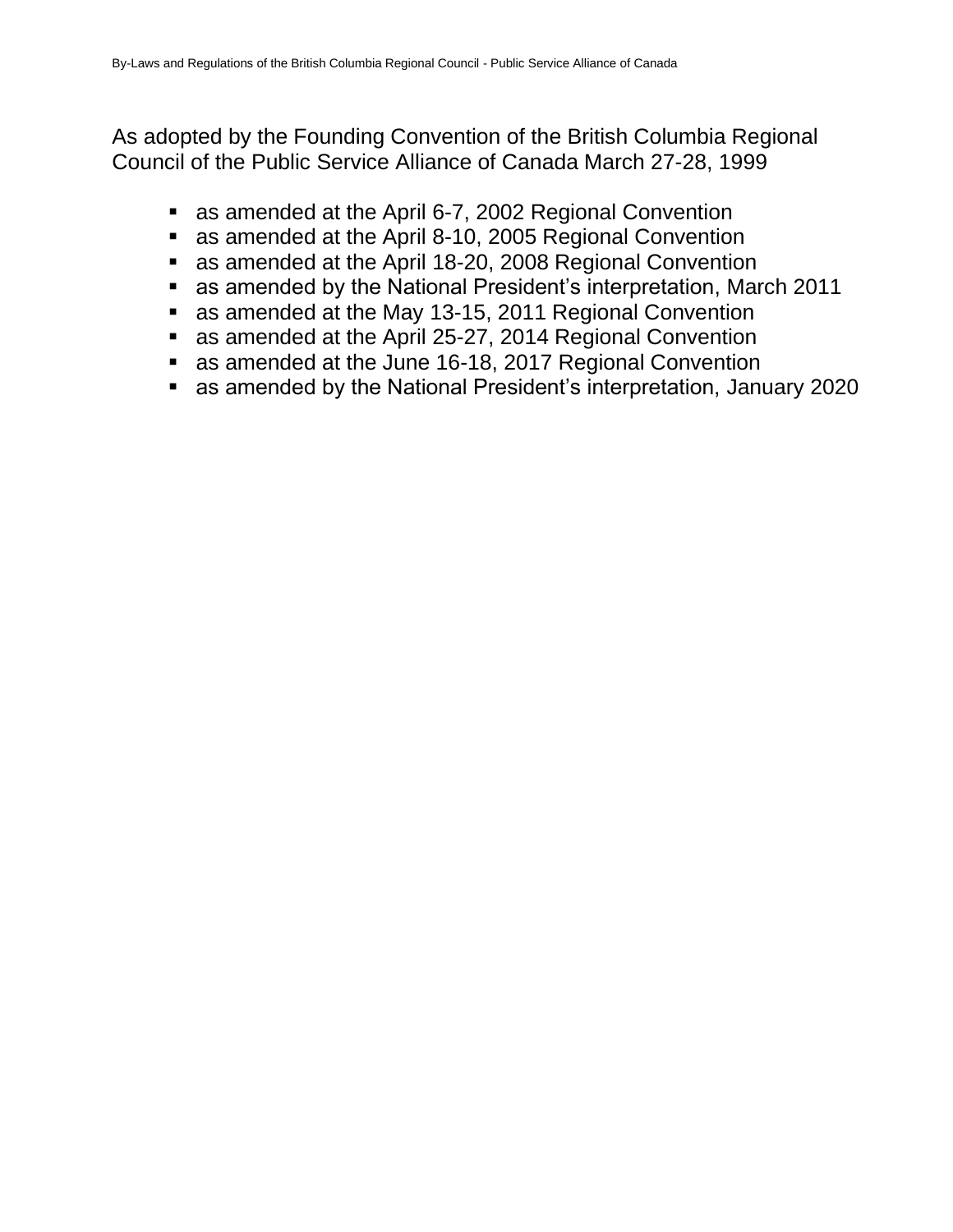# **By-Law(s)**

# British Columbia Regional Council **Public Service Alliance of Canada**

# **Table of Contents - Bylaws**

| SECTION 7 B.C. REGIONAL COUNCIL MEMBERS' ROLES AND RESPONSIBILITIES.9                                                           |  |
|---------------------------------------------------------------------------------------------------------------------------------|--|
|                                                                                                                                 |  |
| SECTION 9 REPRESENTATION AND VOTING AT THE B.C. REGIONAL TRIENNIAL                                                              |  |
| SECTION 10 ELECTION OF B.C. REGIONAL EXECUTIVE VICE-PRESIDENT.<br>ALTERNATE REGIONAL EXECUTIVE VICE-PRESIDENT AND 2nd ALTERNATE |  |
|                                                                                                                                 |  |
|                                                                                                                                 |  |
|                                                                                                                                 |  |
| SECTION 14 FINANCE AND COLLECTION OF MEMBERSHIP FEES 19                                                                         |  |
|                                                                                                                                 |  |
|                                                                                                                                 |  |
| SECTION 17 INTERPRETATION OF B.C. REGIONAL COUNCIL BY-LAWS19                                                                    |  |
|                                                                                                                                 |  |
|                                                                                                                                 |  |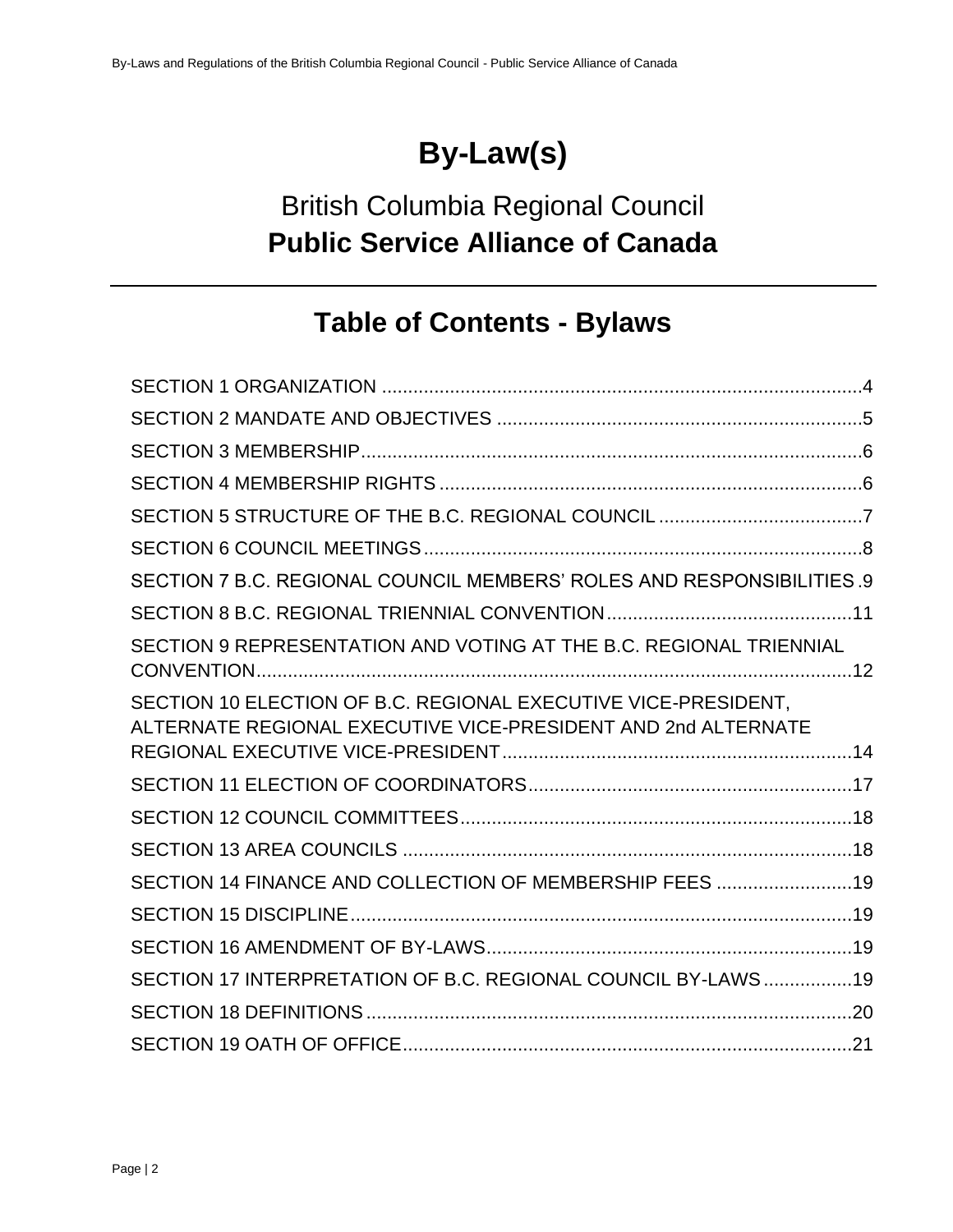# **Table of Contents - Regulations**

| REGULATION 1 Selection of Delegates to B.C. Region Triennial Convention23           |  |
|-------------------------------------------------------------------------------------|--|
| REGULATION 2 Regulation concerning recognition of committees under By-law Section 9 |  |
|                                                                                     |  |
|                                                                                     |  |
|                                                                                     |  |
| REGULATION 6 Procedures for the election of B.C. Regional Council Coordinators 29   |  |
|                                                                                     |  |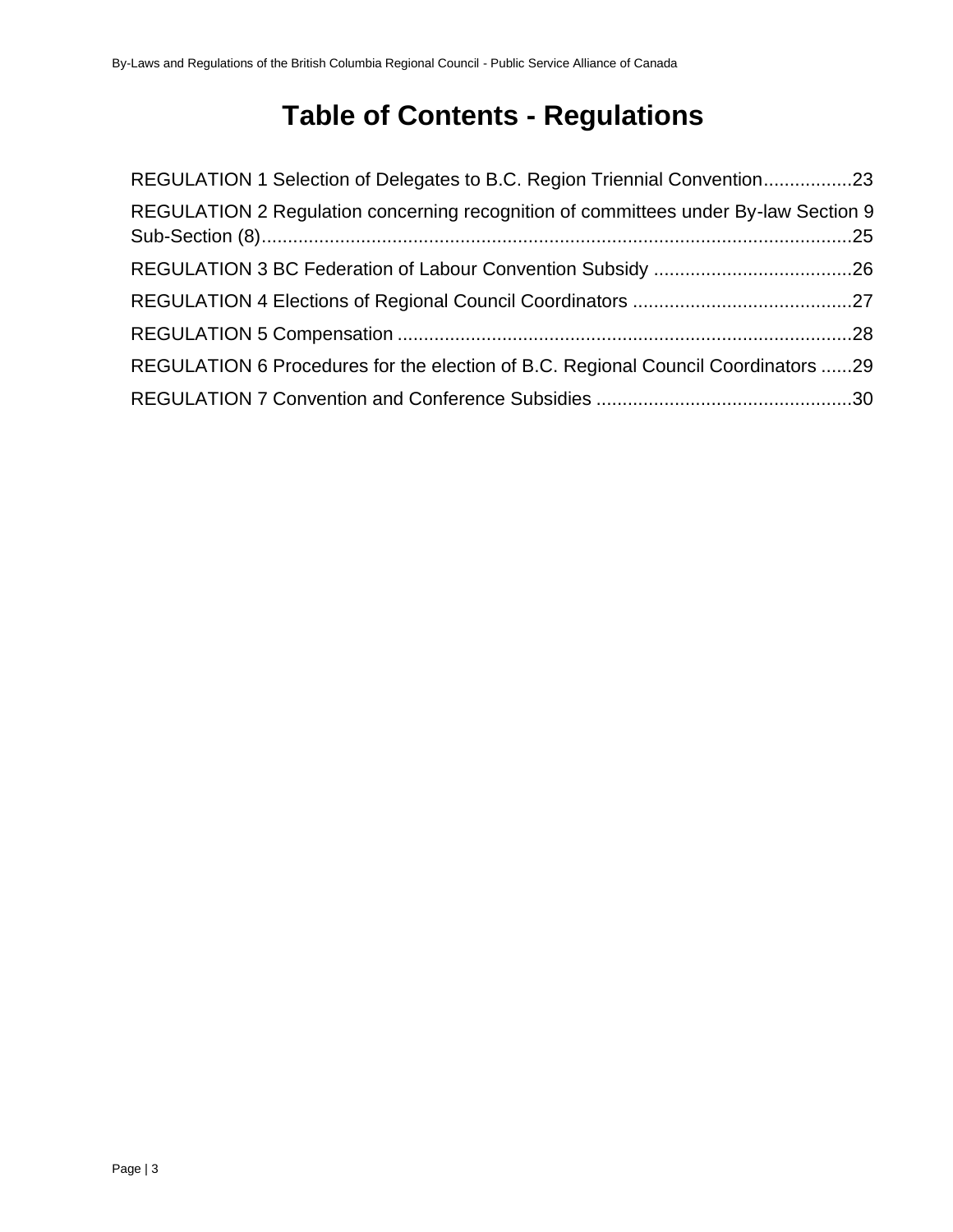# **PREAMBLE**

# *The PSAC B.C. Regional structure shall be founded upon and guided by solidarity, fairness, equity, transparency, accountability, and union principles.*

# <span id="page-4-0"></span>**SECTION 1 ORGANIZATION**

#### Sub-Section (1)

Pursuant to Section 16 of the PSAC Constitution, the governing organization of the PSAC in British Columbia (B.C.) shall be known as the B.C. Regional Council.

#### Sub-Section (2)

a) All members within B.C., their Locals, Sub-Locals and Branches are under the jurisdiction of the B.C. Regional Council and are encouraged to participate in its activities and decision-making processes.

b) All PSAC Regional Women's Committees, regional committees of recognized Equity Groups, Area Councils and other nationally or regionally recognized committees shall be under the jurisdiction of the B.C. Regional Council and are encouraged to participate in its activities and decision-making processes. This in no way undermines the autonomy of these Committees.

c) All Locals, Sub-Locals or Branches having members working or residing in more than one (1) PSAC regional jurisdiction may affiliate those members in a particular PSAC region to the Regional Council for that region. A member may only participate in one (1) PSAC Regional Council.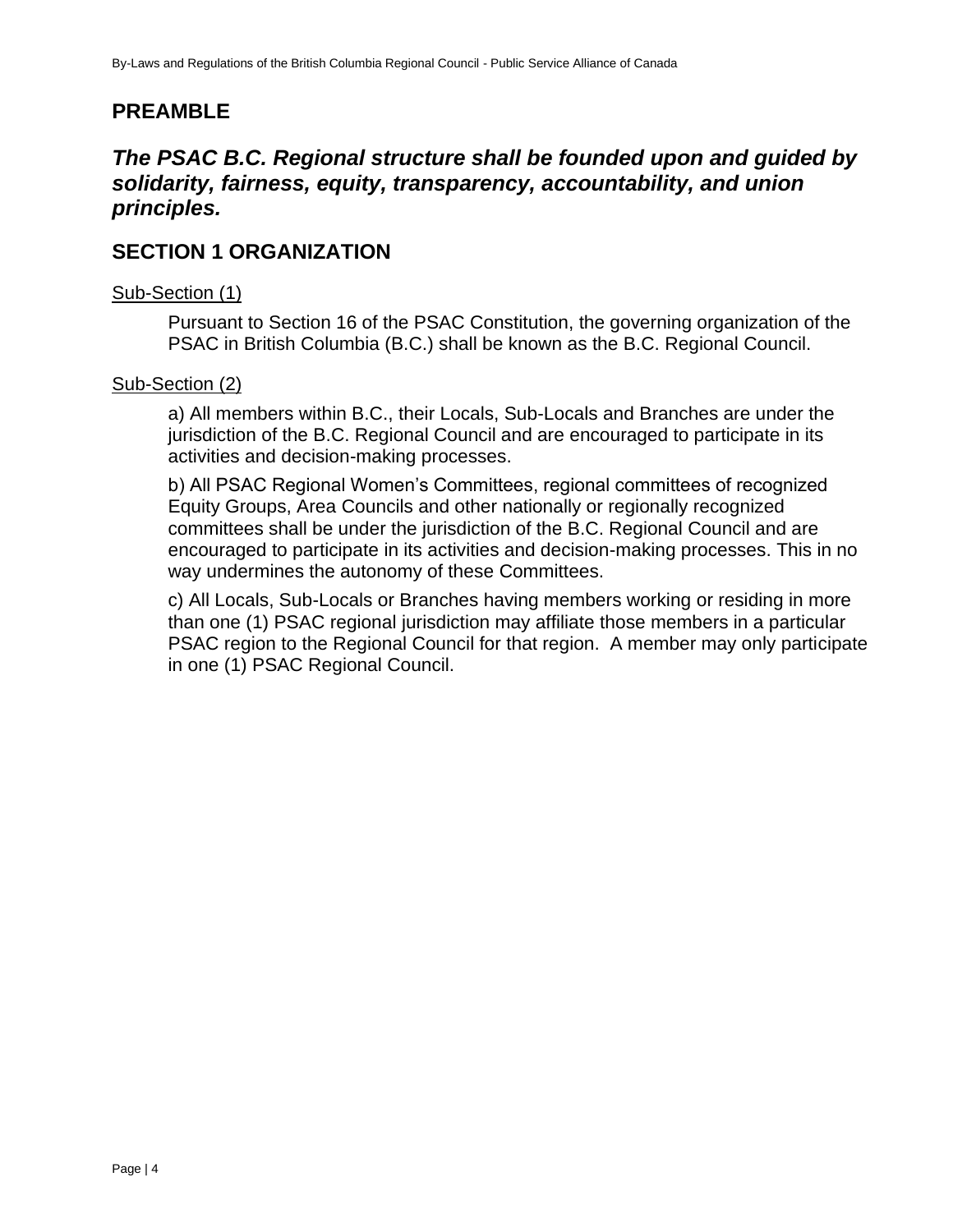# <span id="page-5-0"></span>**SECTION 2 MANDATE AND OBJECTIVES**

#### Sub-Section (1)

To unite all B.C. members of the Public Service Alliance of Canada in a single democratic organization that reflects the needs of the membership in B.C. while respecting the constitutional integrity of the PSAC and its Components.

#### Sub-Section (2)

To promote the organization of PSAC members in B.C. into Area Councils that are representative, inclusive, fair, equitable and respectful of the individual and collective rights of all PSAC members in the Region.

#### Sub-Section (3)

To implement an efficient communications structure among PSAC members in all areas of B.C and to facilitate networking between members of different components and bargaining units.

#### Sub-Section (4)

To identify the needs of B.C. members and ensure the union's regional programs and services meet these needs by setting priorities, policies and directions.

#### Sub-Section (5)

The B.C. Regional Council shall:

a) Apply the PSAC Constitution, Regulations and Policies according to the needs and specific situations of the B.C. Region;

b) Address political and workplace issues at the community/regional/provincial levels and encourage members to be involved in these;

c) Identify and articulate issues that, through the B.C. Regional Executive Vice-President (REVP), will be submitted to the Alliance Executive Committee (AEC) and the National Board of Directors of the Alliance;

d) Make regulations for the good and well-being of the membership in B.C.;

e) Encourage affiliation to and participation in the B.C. Federation of Labour and district Labour Councils.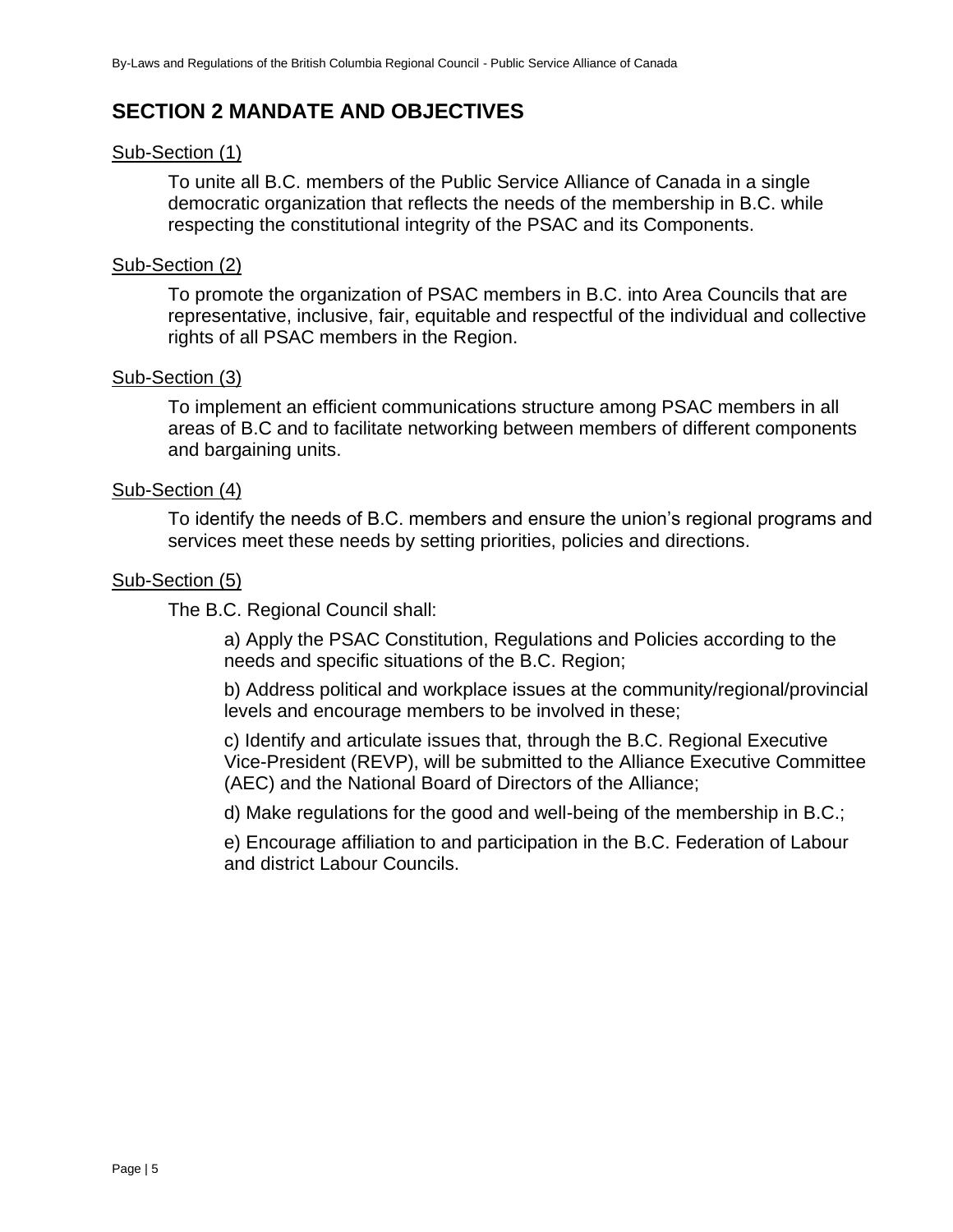# <span id="page-6-0"></span>**SECTION 3 MEMBERSHIP**

#### Sub-Section (1)

Affiliation to the B.C. Regional Council shall be voluntary.

#### Sub-Section (2)

Affiliation to the B.C. Regional Council shall be open to the following:

- a) Locals/Branches
- b) Regional Women's Committees
- c) Equity seeking group committees
- d) Area Councils
- e) Young Workers Committees

f) Other bodies approved and recognized by the B.C. Regional Council

# <span id="page-6-1"></span>**SECTION 4 MEMBERSHIP RIGHTS**

#### Sub-Section (1)

Every member in good standing is entitled:

a) To be free from any act or omission on the part of the B.C. Regional Council or its members that would discriminate against the member on the basis of age, sex, colour, national or ethnic origin, race, religion, marital status, family status, criminal record, physical or mental disability, sexual orientation, gender identity or expression, language, political belief, social and economic class or employer;

b) To be free from harassment by another member on the basis of any of the grounds mentioned above;

c) To be nominated for and hold elected office in the Region subject to any qualifications or stipulations stated in the PSAC Constitution, individuals' respective Components' By-Laws, and these By-Laws;

d) To observe meetings of the B.C. Regional Council with voice but no vote.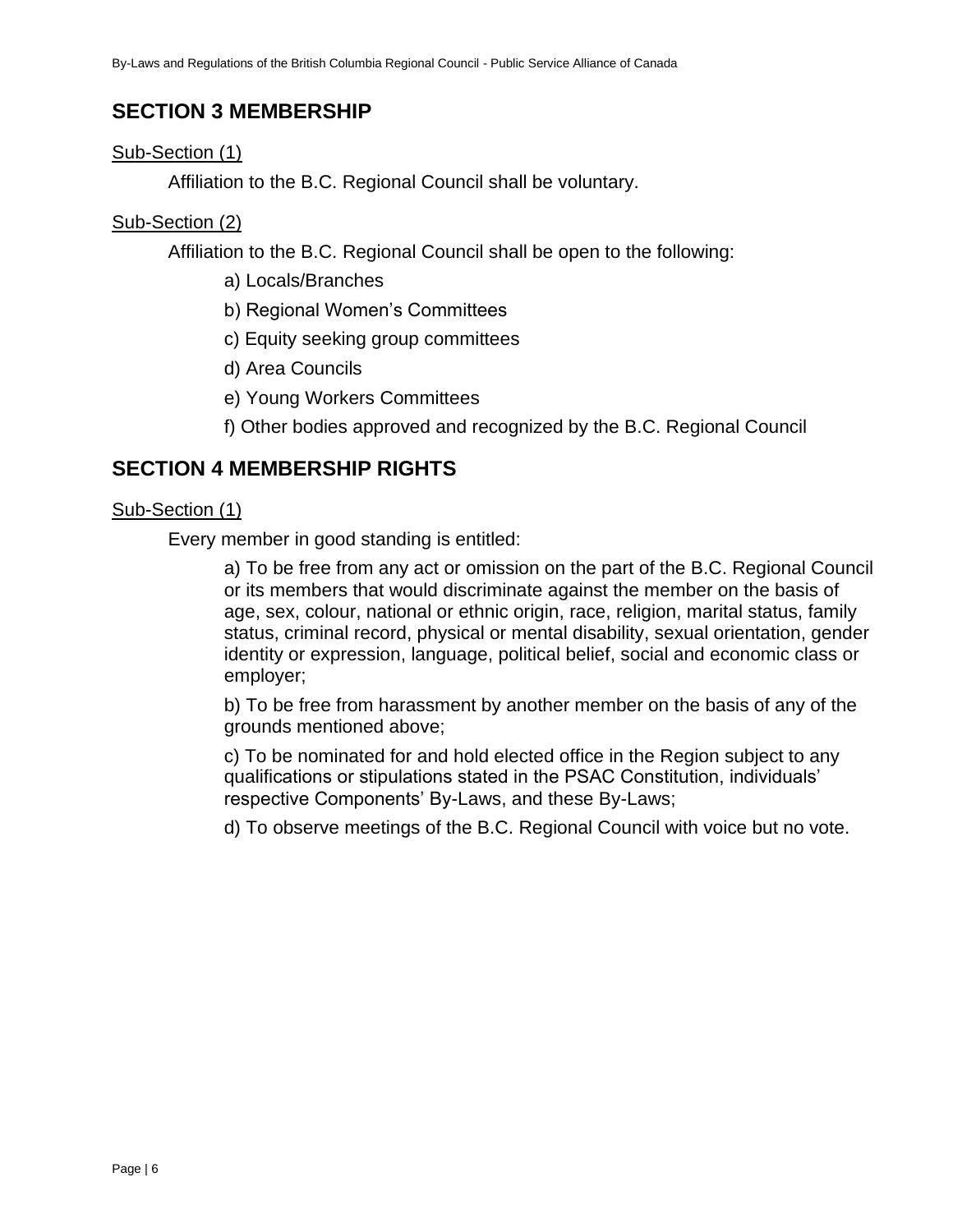# <span id="page-7-0"></span>**SECTION 5 STRUCTURE OF THE B.C. REGIONAL COUNCIL**

#### Sub-Section (1)

The B.C. Regional Council shall consist of the REVP, the Alternate REVP, and coordinators from each of the following districts and constituencies:

# DISTRICT # OF COORDINATORS

| 1. | North Vancouver Island                            | one (1)     |
|----|---------------------------------------------------|-------------|
|    | 2. South Vancouver Island                         | two $(2)$   |
| 3. | Northeastern B.C.                                 | one $(1)$   |
| 4. | Northwestern B.C.                                 | one $(1)$   |
|    | 5. Southern Interior (Okanagan/Kootenay)          | two $(2)$   |
|    | 6. East Fraser Valley                             | one $(1)$   |
|    | 7. West Fraser Valley                             | one $(1)$   |
| 8. | Metro Vancouver                                   | three $(3)$ |
|    | CONSTITUENCY # OF COORDINATORS                    |             |
|    | 1. Women                                          | one $(1)$   |
|    | 2. Pride                                          | one $(1)$   |
|    | 3. Racially Visible                               | one $(1)$   |
|    | 4. Aboriginal                                     | one $(1)$   |
| 5. | <b>Members with Disabilities</b>                  | one $(1)$   |
| 6. | Directly Chartered Locals/Separate Employer Units | one $(1)$   |
| 7. | <b>National Officers</b>                          | one $(1)$   |
|    | 8. Health and Safety                              | one $(1)$   |
|    | 9. Young Workers                                  | one (1)     |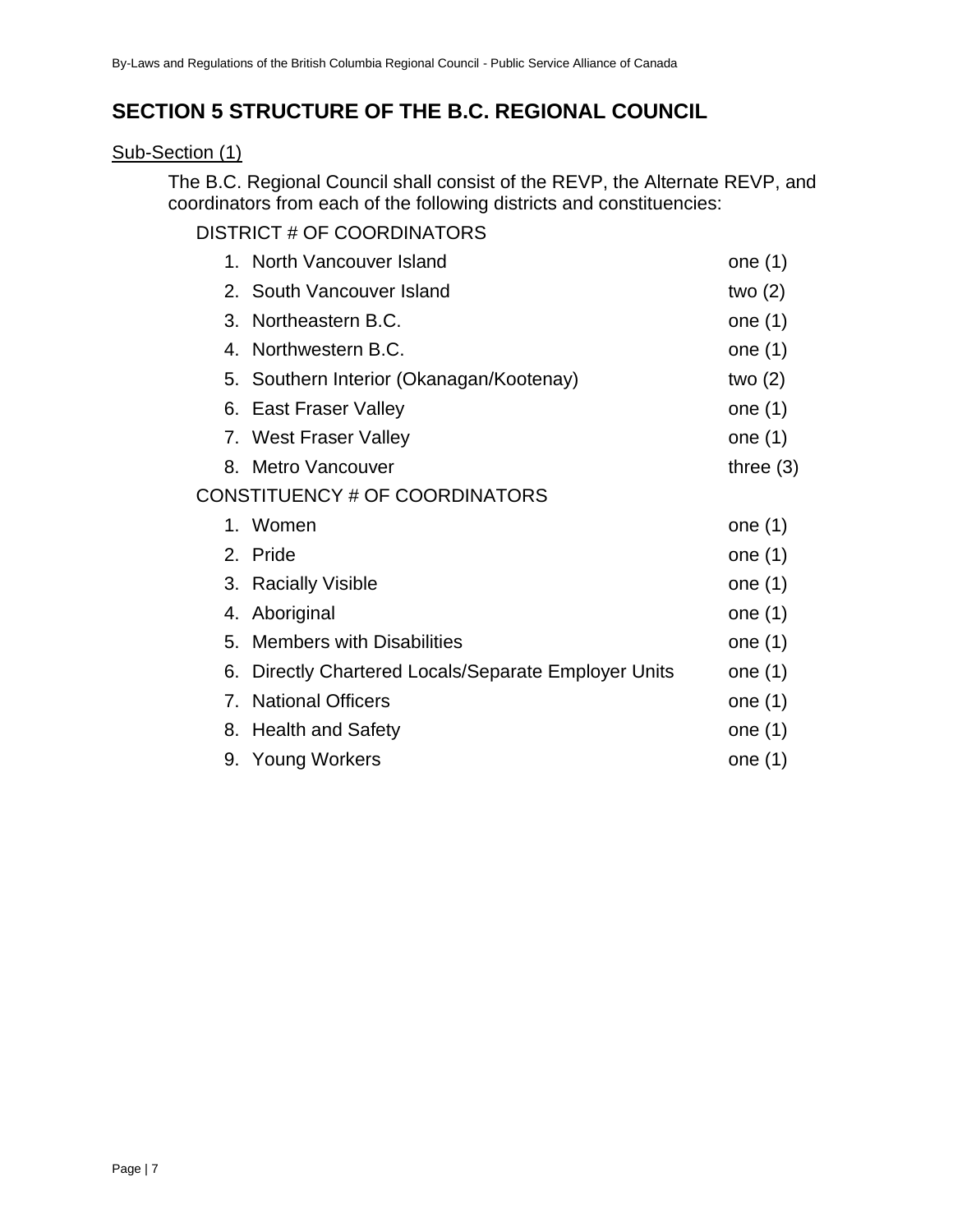# <span id="page-8-0"></span>**SECTION 6 COUNCIL MEETINGS**

#### Sub-Section (1)

a) The B.C. Regional Council shall meet at least twice a year.

b) In the year of the B.C. Regional Triennial Convention, the B.C. Regional Council shall meet immediately prior to Convention and shall remain in session throughout the Convention.

c) Additional meetings shall take place as necessary through teleconferencing and other available technology and cost-saving initiatives.

d) For decision-making purposes, quorum of the B.C. Regional Council shall consist of a simple majority of Council members.

e) There will be an open question and answer period at each Council meeting during which observers can interact with the Council members. The Council reserves the right to hold in-camera sessions regarding confidential matters.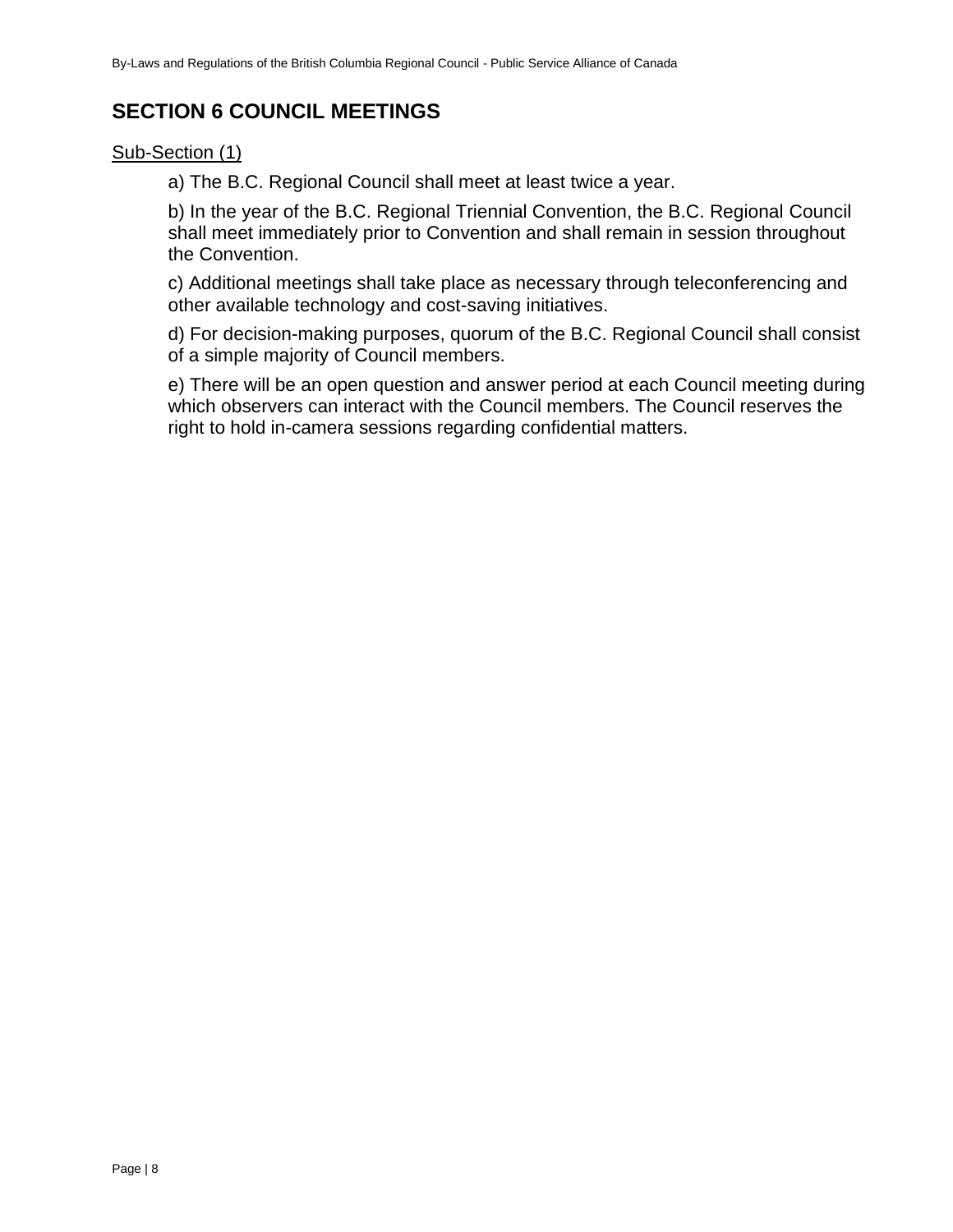# <span id="page-9-0"></span>**SECTION 7 B.C. REGIONAL COUNCIL MEMBERS' ROLES AND RESPONSIBILITIES**

Sub-Section (1)

a) The Council shall be able to submit resolutions to the B.C. Regional Triennial Convention.

b) The Council through its activities shall promote the active involvement of the membership.

#### Sub-Section (2)

The B.C. REVP shall:

a) Chair meetings of the B.C. Regional Council and the B.C. Regional Triennial Convention;

b) Be the political voice for the PSAC in British Columbia;

c) Represent the B.C. Region at meetings of the AEC and at all meetings of the National Board of Directors;

d) Act as the liaison officer between the PSAC and the B.C. Federation of Labour and be the political voice of the PSAC at the B.C. Federation of Labour;

e) Serve as an ex-officio member of all B.C. Regional Council Committees;

f) Submit a written report of their activities to the B.C. Regional Council at each meeting and the B.C. Regional Triennial Convention.

#### Sub-Section (3)

The Alternate REVP shall:

a) Perform the duties of the REVP in their absence and perform other duties as may be assigned by the REVP;

b) Serve as an ex-officio member of all B.C. Regional Council Committees;

c) Submit a written report of their activities to the B.C. Regional Council at each meeting and the B.C. Regional Triennial Convention.

#### Sub-Section (4)

The Coordinators for the districts shall:

a) Communicate with the Locals/Branches and Area Councils in their geographic area;

b) Attend meetings of the B.C. Regional Council and shall be the spokespersons for members in the district under their jurisdiction;

c) Promote the creation of and be responsible for the Area Councils in the district under their jurisdiction and attend Area Council meetings whenever possible;

d) Ensure and promote representation in groups who defend the interests of members in the district under their jurisdiction;

e) Submit a written report of their activities to the B.C. Regional Council at each meeting and the B.C. Regional Triennial Convention;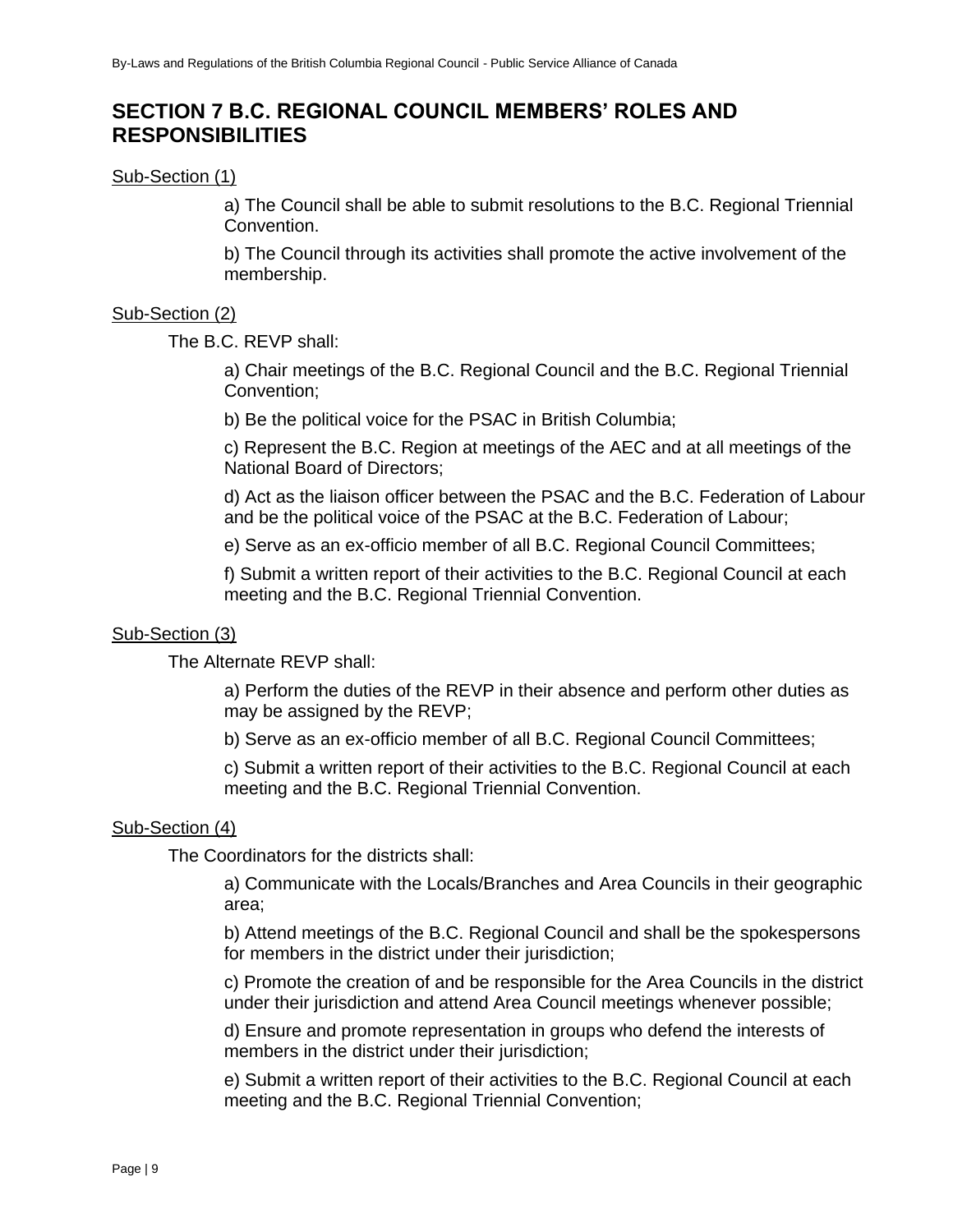f) Serve on Council Committees and/or perform other roles and responsibilities as determined by the B.C. Regional Council.

g) Readily share information with their Alternate in order to engage and mentor them in new roles.

#### Sub-Section (5)

The Coordinators for Women, Equity groups, Directly Chartered Locals/Separate Employer Units, National Officers, Health and Safety and Young Workers shall:

a) Communicate with PSAC B.C. Regional Women's Committees, Equity Seeking Groups Committees, Directly Chartered Locals/Separate Employer Units, National Officers, B.C. Regional Union Safety and Health (BRUSH) Committee and Young Workers Committees respectively;

b) Be responsible for their respective constituencies and/or committees and promote the activism of the members within these constituencies or committees;

c) Attend the B.C. Regional Council meetings and be the spokesperson for the members in their constituencies or committees;

d) Submit a written report of their activities to the B.C. Regional Council at each meeting and the B.C. Regional Triennial Convention;

e) Ensure and promote representation in various union bodies, programs and social justice groups;

f) Serve on Council Committees and/or perform other roles and responsibilities as determined by the B.C. Regional Council;

g) The Coordinator for National Officers shall act as liaison with the Components of the PSAC.

h) Readily share information with their Alternate in order to engage and mentor them in their roles.

#### Sub-Section (6)

All reports submitted by Council members should be submitted to the Locals in their geographic districts or to the groups and committees that they represent. Reports should be distributed to Local Presidents, Regional Women's Committees and Equity groups. All reports submitted by Council members must be made available on the regional PSAC B.C. website.

#### Sub-Section (7)

In the event that Regional Council members are not able to attend meetings, events, conferences and other functions in the course of performing their duties, their duly elected Alternate may attend on their behalf and submit a written report of their activities.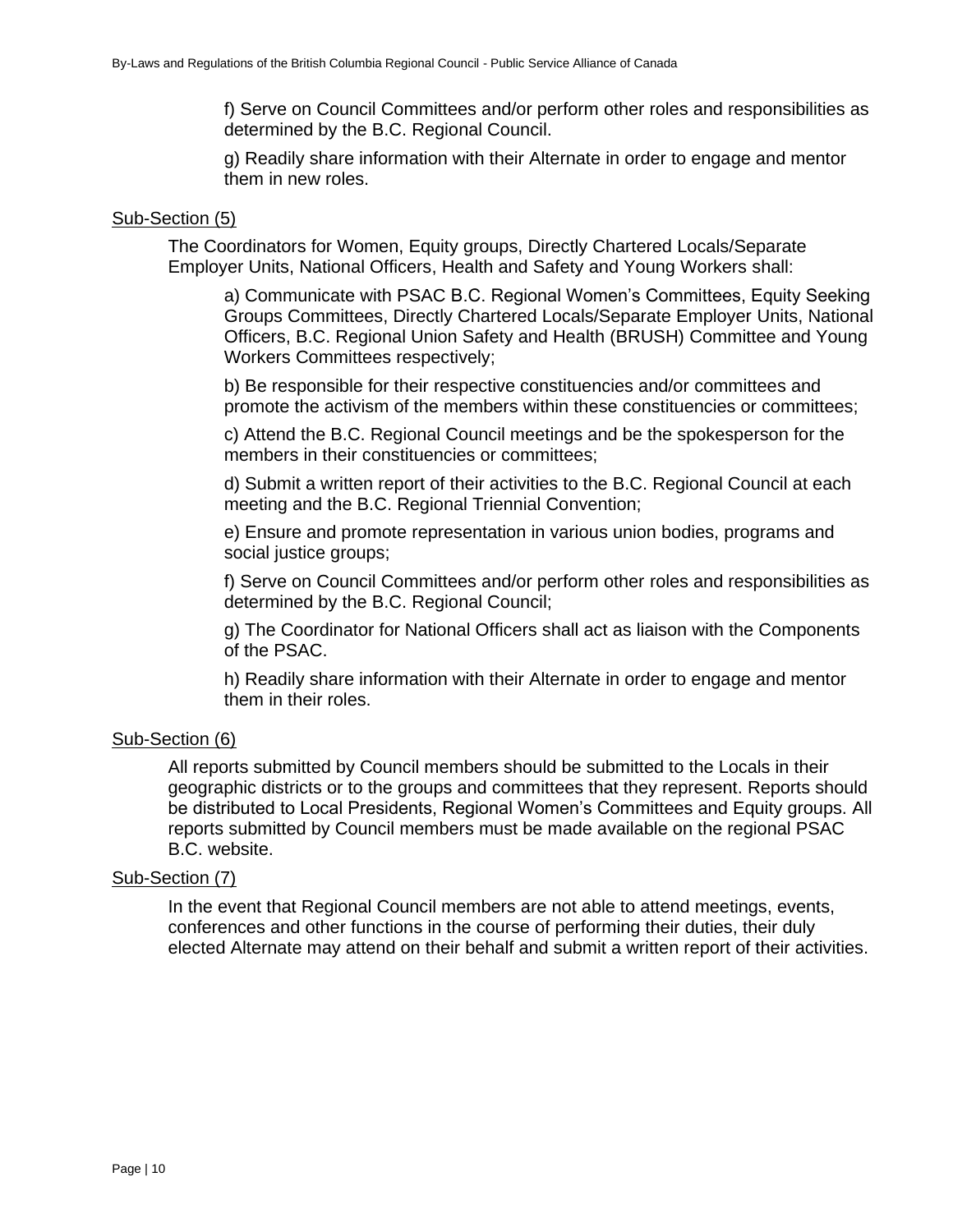# <span id="page-11-0"></span>**SECTION 8 B.C. REGIONAL TRIENNIAL CONVENTION**

#### Sub-Section (1)

a) The B.C. Regional Council shall hold its B.C. Regional Triennial Convention within the period commencing 14 months and ending 9 months prior to the PSAC National Triennial Convention.

b) The B.C. Regional Council may, at the request of two-thirds (2/3) of its members, call a special Convention.

c) The B.C. Regional Council shall be responsible for the production and distribution of the Convention proceedings to all Convention delegates within six (6) months of Convention.

d) The B.C. Regional Council shall issue a call to Convention to all appropriate bodies not less than 4 months prior to the date of the Convention. Such Convention Call shall include the final date for receipt of resolutions.

#### Sub-Section (2)

The B.C. Regional Triennial Convention shall be chaired by the B.C. REVP or, in their absence, by the Alternate REVP or a member of the B.C. Regional Council.

#### Sub-Section (3)

The B.C. Regional Triennial Convention shall:

a) Adopt rules of procedure governing the processing of all matters before the Convention;

b) Deal with all resolutions and matters submitted to it by the B.C. Regional Council, Locals, Branches, Regional Women's Committees, Area Councils in good standing, and nationally and regionally recognized committees;

c) Elect the Coordinators of the B.C. Regional Council, as outlined in Section 4, Sub-Section (1) and Section 11, Sub-Section (1) and (2);

d) Approve the priorities proposed by Regional Council for the regional budget allotted by the PSAC National Triennial Convention; including any membership fees to be paid by each participating Local or Branch;

e) Deal with any other administrative matters placed before it by the delegates, in the manner prescribed by the procedural rules adopted by the Convention for the orderly conduct of its business;

f) Elect the B.C. REVP, the Alternate REVP and the  $2^{nd}$  Alternate REVP as per Section 10.

#### Sub-Section (4)

Resolutions except for By-Laws and Finance that are not dealt with at the B.C. Regional Triennial Convention will be deferred to the first meeting of the B.C. Regional Council.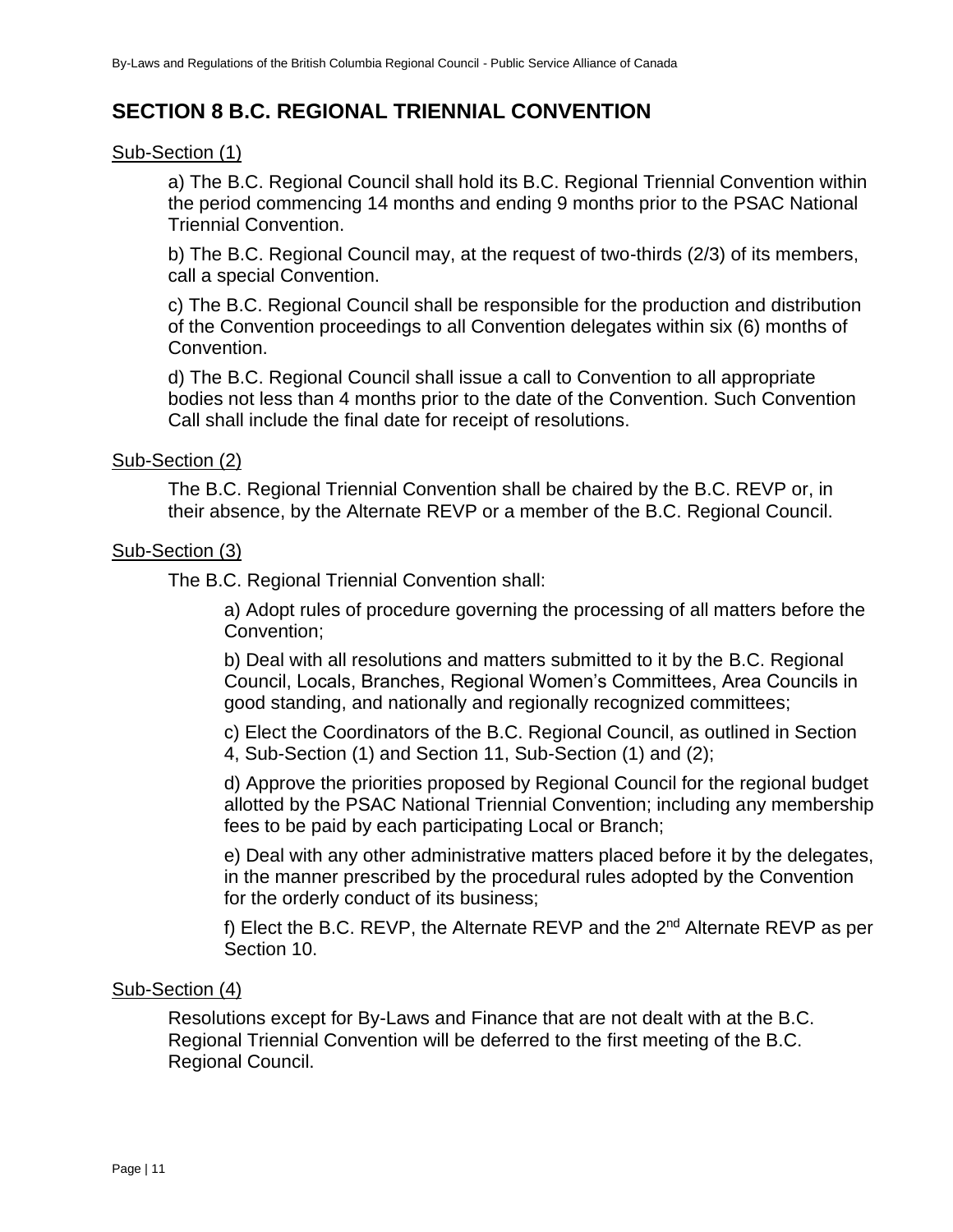# <span id="page-12-0"></span>**SECTION 9 REPRESENTATION AND VOTING AT THE B.C. REGIONAL TRIENNIAL CONVENTION**

#### Sub-Section (1)

Step 1:

All Locals/Branches which have 100 members or more will be entitled to one (1) delegate.

Step 2:

All Locals/Branches which have more than 100 members will be entitled to an additional delegate for each 300 members or major portion thereof (A major portion of 300 would be 151 to 299) over the initial 100 members.

Step 3:

Combine the membership in a component for those Locals/Branches which did **not** qualify for Step 1 and 2. This group of Locals/Branches will be entitled to one (1) delegate for any portion up to 100 members. (**Note**: none of the "extra" members for Step 1 and 2 Locals/Branches are included in that addition).

#### Step 4:

For each 300 members or major portion thereof (A major portion of 300 would be 151 to 299) over 100 members, this group of Locals/Branches will be entitled to another delegate.

#### Sub-Section (2)

a) The B.C. Regional Council members shall be delegates to B.C. Regional Triennial Conventions.

b) PSAC members who hold a PSAC national elected office, National Aboriginal Peoples' Circle (NAPC) representatives, and Component National Officers who are members of the B.C. Regional Caucus shall be entitled to attend B.C. Regional Triennial Conventions as delegates.

c) A National Officer who is unable to attend the B.C. Regional Triennial Convention is entitled to be replaced by their alternate, providing they are a member of the B.C. Regional Caucus.

#### Sub-Section (3)

Each accredited B.C. Regional Women's Committee in good standing, as defined in Section 18, Sub-section (7), shall be entitled to one (1) delegate to the B.C. Regional Triennial Convention.

#### Sub-Section (4)

Each recognized B.C. Regional equity seeking group shall be entitled to one (1) delegate to the B.C. Regional Triennial Convention.

#### Sub-Section (5)

Each B.C. Regional Area Council in good standing shall be entitled to one (1) delegate to the B.C. Regional Triennial Convention.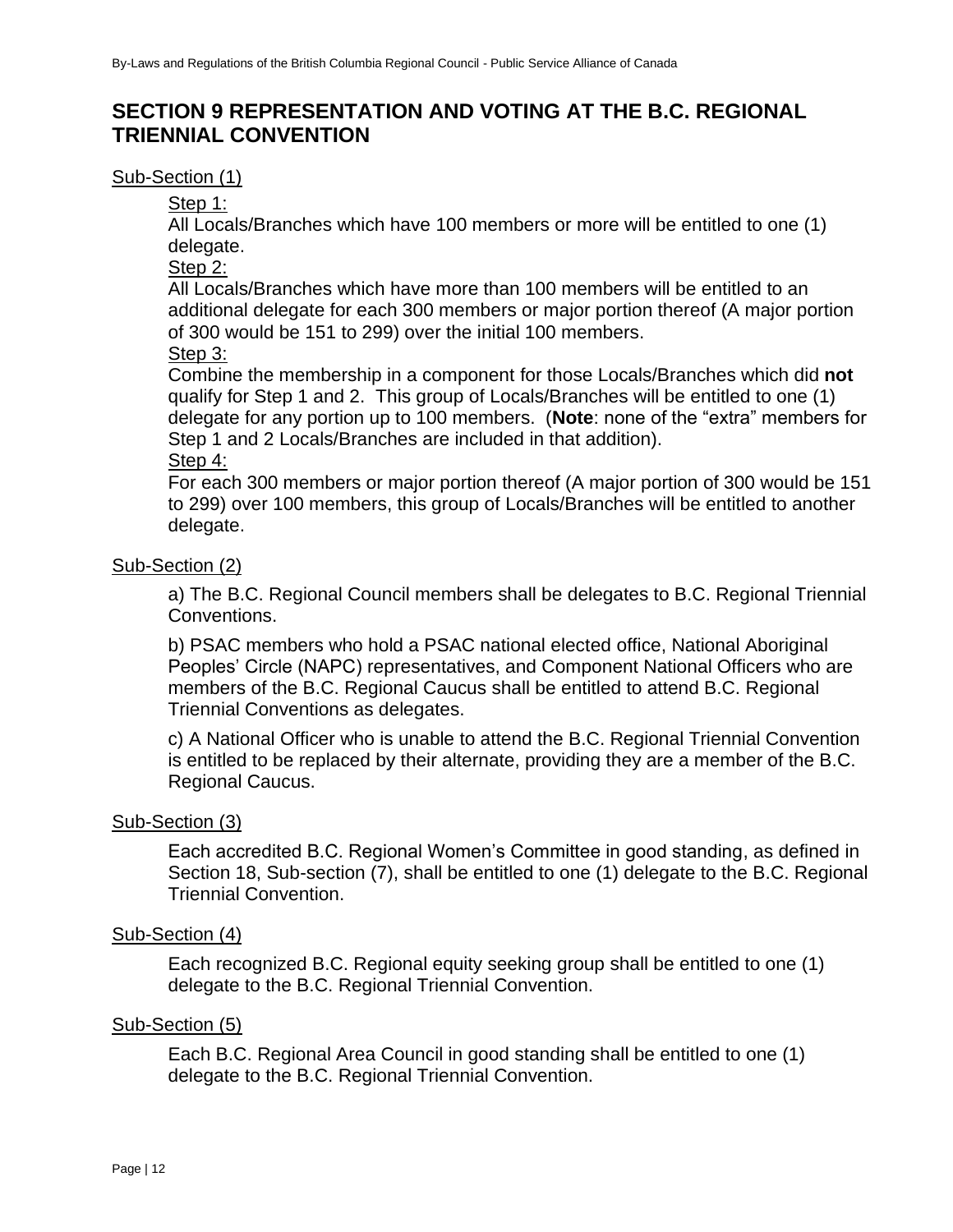#### Sub-Section (6)

Directly Chartered Locals and Separate Employer Units, except those Directly Chartered Locals and Separate Employer Units of Locals, that are entitled to a delegate(s) under Section 9, Sub-Section 1, Steps 1 and 2, will be entitled to one (1) delegate to represent their entire constituency

#### Sub-Section (7)

Young Workers shall be entitled to three (3) delegates to the B.C. Regional Triennial Convention to represent their constituency.

#### Sub-Section (8)

Each regional committee in good standing, as defined in Section 18, Sub-section (7), shall be entitled to one (1) delegate to the B.C. Regional Triennial Convention.

#### Sub-Section (9)

Delegate entitlement under Section 9 shall be determined by each Component and Directly Chartered Local in accordance with Section 4, Sub-Section (14) of the Constitution in the 12 months prior to the date of the Convention Call.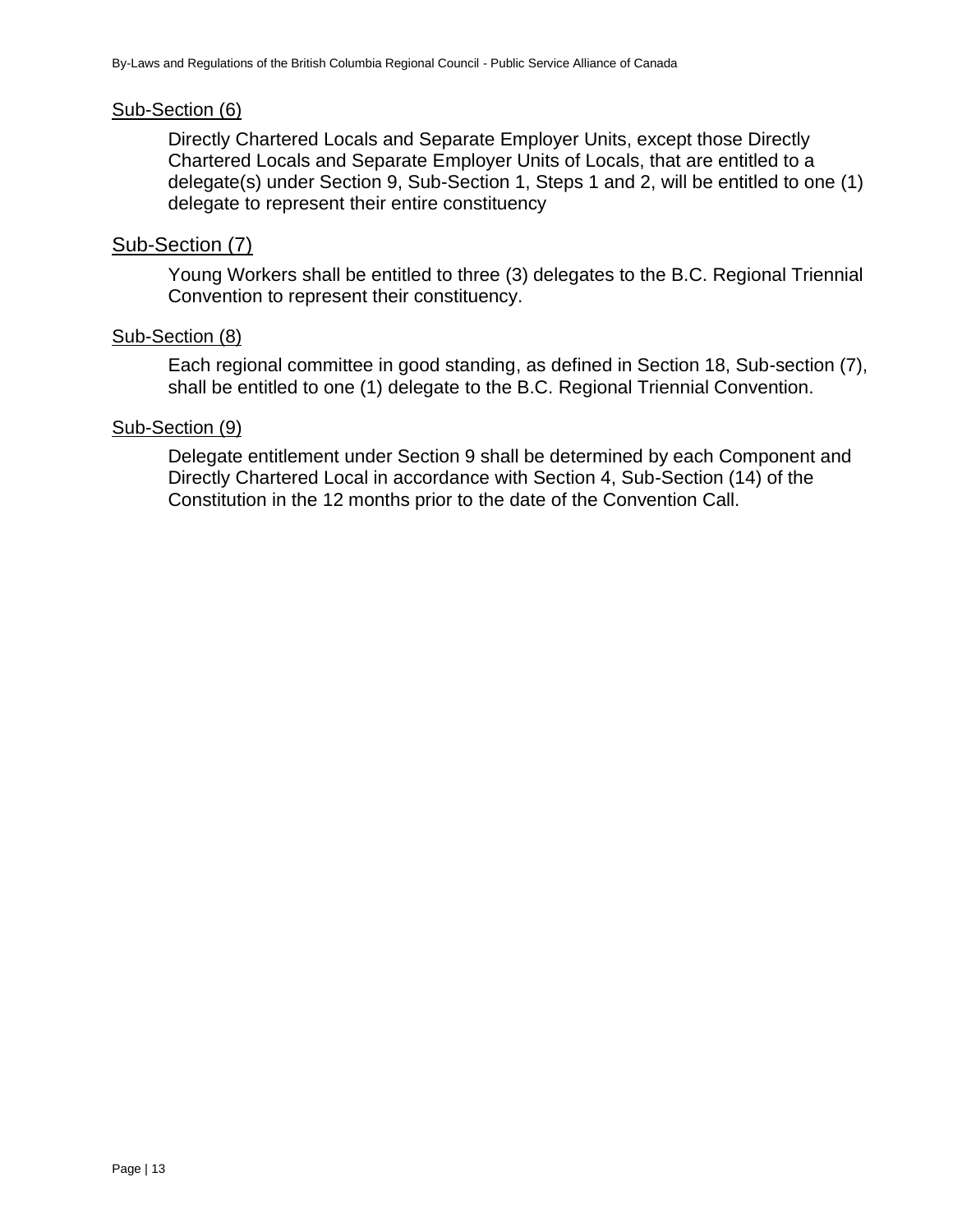# <span id="page-14-0"></span>*SECTION 10 ELECTION OF B.C. REGIONAL EXECUTIVE VICE-PRESIDENT, ALTERNATE REGIONAL EXECUTIVE VICE-PRESIDENT AND 2 nd ALTERNATE REGIONAL EXECUTIVE VICE-PRESIDENT*

#### **Eligibility of Nominees for Office – REVP, Alternate REVP and 2 nd Alternate REVP**

#### Sub-Section (1)

All nominees for the office of REVP, Alternate REVP and 2<sup>nd</sup> Alternate REVP shall be members in good standing of the PSAC.

#### Sub-section (2)

- a) A nominee for office as the REVP, Alternate REVP and  $2^{nd}$  Alternate REVP shall work or reside in the B.C. Region.
- b) Nominees for the office of REVP shall be prepared to live in a location as determined by the AEC.

#### **Nomination of REVP, Alternate REVP and 2nd Alternate REVP**

#### Sub-Section (3)

- a) At each B.C. Regional Triennial Convention, a Nominations Committee of at least three (3) persons shall be appointed by the Regional Council from among those present, other than staff.
- b) The duties of the Nominations Committee shall be to:
	- i. receive nominations for the offices of REVP, Alternate REVP and 2nd Alternate REVP;
	- ii. verify the eligibility of nominees for office;
	- iii. ascertain the willingness of nominees to accept and perform the duties of the office to which they may be elected; and
	- iv. report to the B.C Regional Triennial Convention the names of all such nominees.
- c) Nominations for the office of REVP, Alternate REVP and 2nd Alternate REVP filed with the Nominations Committee shall be in writing, signed by a nominator and a seconder, each of whom shall be an accredited delegate.
	- i. Nominees who are not present at the Convention must submit a nomination form to the PSAC Regional Coordinator, in confidence, prior to the start of the B.C. Regional Triennial Convention.
	- ii. Nominees who are delegates to the B.C. Regional Triennial Convention can submit a nomination form to the PSAC Regional Coordinator, in confidence, prior to the start of the Convention or be nominated from the floor of the Convention. The PSAC Regional Coordinator will provide the sealed nomination forms received prior to the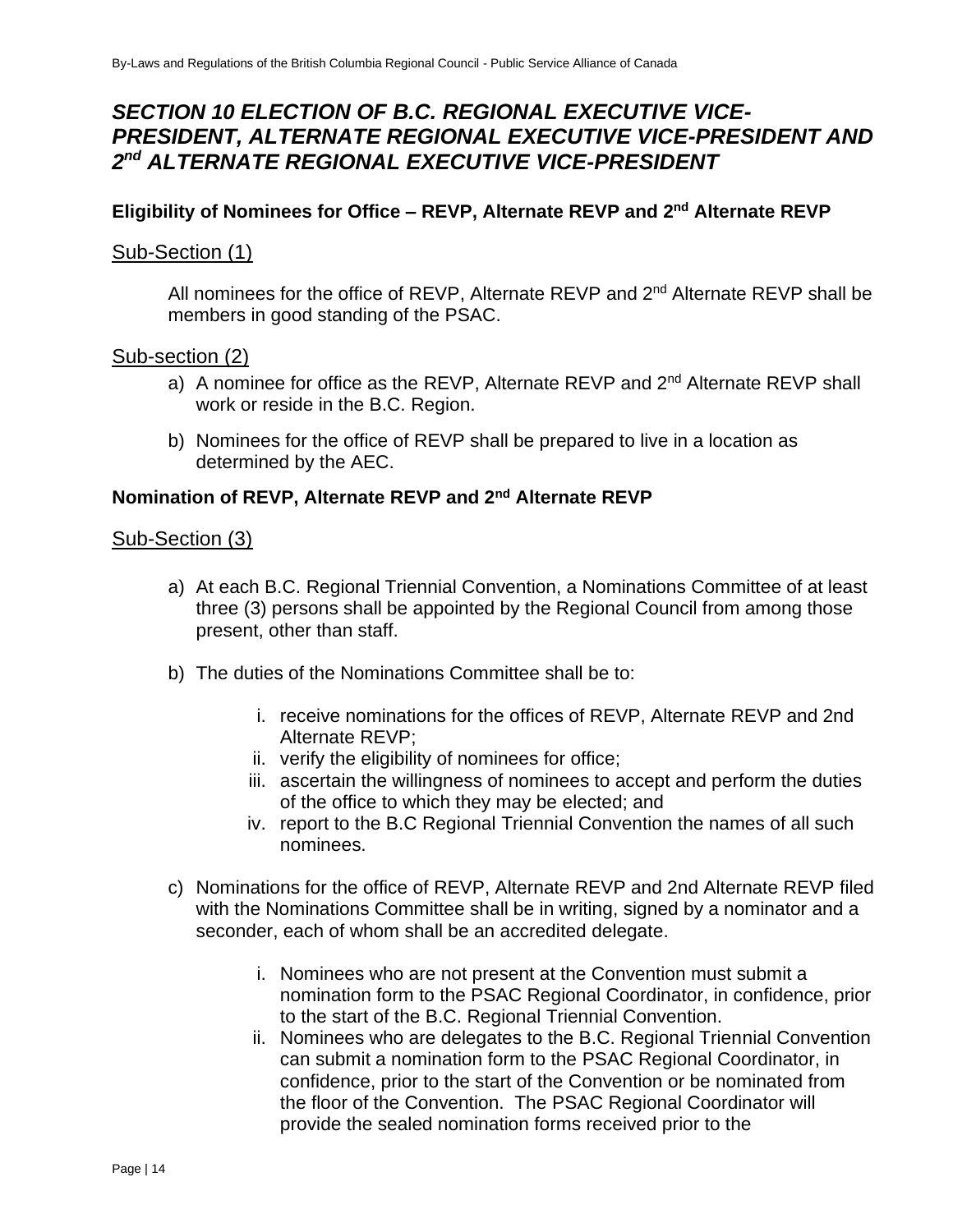commencement of Convention to the Chair of the Nominations Committee as soon as the Nomination Committee has been ratified by Convention.

d) The Chairperson of the Nominations Committee shall be appointed by the Regional Council and shall conduct the election of REVP, Alternate REVP and 2nd Alternate REVP. The Chairperson shall have the power to appoint scrutineers and assistants deemed necessary to conduct the elections in an orderly manner, subject to the limitations of (1) above.

#### **Election of the REVP, Alternate REVP and 2nd Alternate REVP**

#### Sub-section (4)

- a) The election of the REVP, Alternate REVP and 2<sup>nd</sup> Alternate REVP shall be conducted in turn. Each office shall be called in turn and completed before the next office is called.
- b) As the election for the office of REVP, Alternate REVP and 2<sup>nd</sup> Alternate REVP is called, the Nominee, Nominator or Seconder of each nominee, whether filed previously with the Nominations Committee or nominated from the floor, may speak to the B.C. Regional Triennial Convention for not more than three (3) minutes on behalf of that nominee.
- c) The election to the office of REVP, Alternate REVP and 2<sup>nd</sup> Alternate REVP shall be by secret ballot. The ballot may be conducted by paper ballot or electronically. The vote shall be conducted on the principles of confidentiality, anonymity, and reliability.
- d) Election to the office of REVP, Alternate REVP and 2<sup>nd</sup> Alternate REVP shall be declared only on receipt of a simple majority of the ballots cast with standings revealed to voting delegates after each ballot. In the event that more than two (2) nominees stand for election to any one (1) office, the election procedure shall be by way of elimination.
- e) In the event of a tie vote, the Chairperson shall immediately take a second ballot without recess or adjournment. If this results in a second tie vote, the Chairperson shall call a short recess before taking the third ballot.
- f) Upon completion of the election of the REVP, Alternate REVP and  $2<sup>nd</sup>$  Alternate REVP, the Nominations Committee will sign a declaration outlining the number of accredited delegates, the number of accredited delegates voting, the vote tally for each candidate, and the number of spoiled ballots for each ballot during the election of the REVP. The signed declaration will be forwarded to the PSAC National President and maintained on file.
- g) The REVP and the Alternate REVP shall take office at the end of the B.C. Regional Triennial Convention.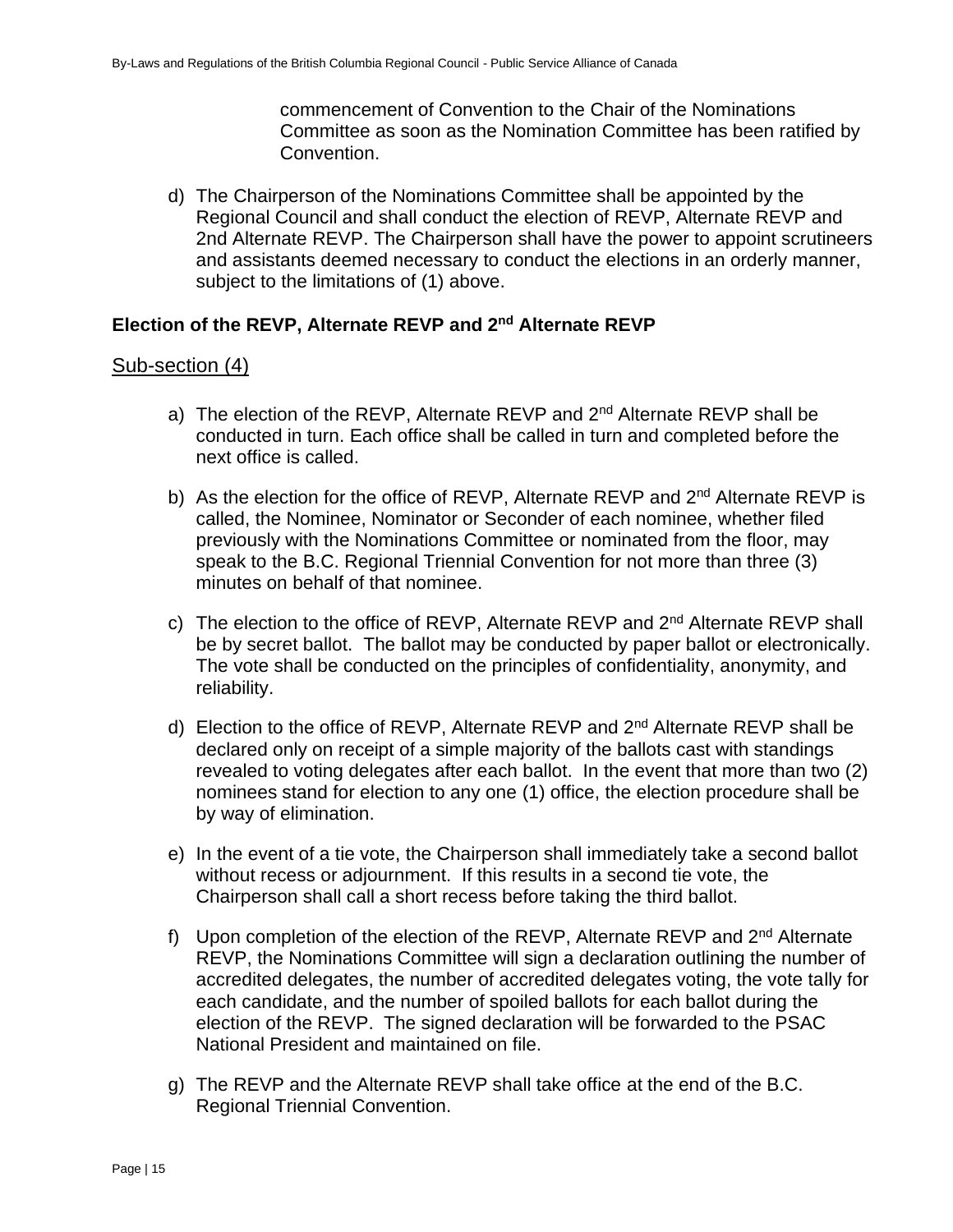h) Members elected to the position of REVP shall not hold Component, Local or Branch Executive Officer positions other than steward.

#### **Vacancy in the Position of REVP or Alternate REVP**

#### Sub-section (5)

- a) A vacancy in the office of REVP shall be filled by the Alternate REVP.
- b) A vacancy in the office of the Alternate REVP shall be filled by the  $2^{nd}$  Alternate REVP.
- c) In the event that the  $2<sup>nd</sup>$  Alternate is unable to fill a vacancy in the office of Alternate REVP, occurring six (6) months or more prior to the B.C. Regional Triennial Convention, the Alternate REVP position shall be filled in the following manner:
	- i. Nominations shall be called by the AEC from amongst all members in the B.C. Region.
	- ii. The AEC shall ensure that all nominees are members in good standing of the PSAC in the B.C. Region of the PSAC.
	- iii. The nominations process will be concluded within 60 days from the date of notice of vacancy in the position of Alternate REVP.
	- iv. If there is more than one (1) nominee for the office of Alternate REVP, and an election is necessary, it shall be conducted by the AEC from amongst those members in good standing who were voting delegates at the preceding B.C. Regional Triennial Convention.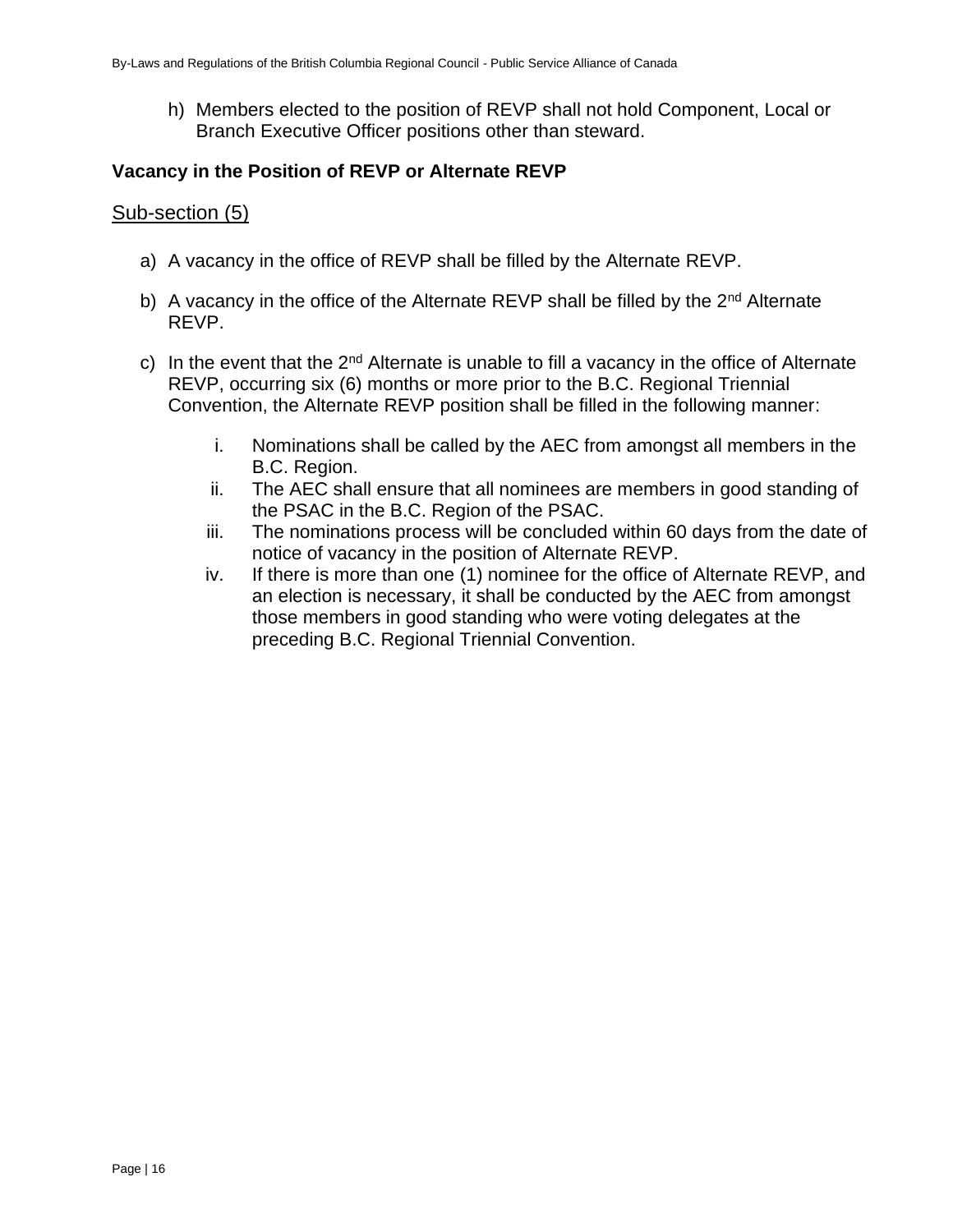# <span id="page-17-0"></span>**SECTION 11 ELECTION OF COORDINATORS**

#### Sub-Section (1)

District Coordinators and alternate(s) shall be members in good standing of the PSAC and live and/or work in the geographic district they are to represent and shall be elected at the B.C. Regional Triennial Convention by the delegates from the geographic district they are to represent. Where there is more than one (1) coordinator within a geographic district, the determination of the areas of responsibility of the coordinators will be decided by the delegates from the district and will be guided by the preamble to the By-Laws.

#### Sub-Section (2)

Constituency Coordinators and their alternate(s) shall be elected as follows:

a) The Coordinator for women and her alternate(s) shall be a representative from a duly established Regional Women's Committee and shall be elected by the women delegates at the Convention.

b) The Coordinator of each of the equity seeking groups and their alternate(s) shall be elected by the self-identified delegates of each of the equity seeking groups at the Convention.

c) The Coordinator of Directly Chartered Locals/Separate Employer Units and their alternate(s) shall be elected by the delegates representing Directly Chartered Locals/Separate Employer Units at the Convention.

d) The Coordinator of the National Officers and their alternate(s) shall be a National Officer in B.C. and shall be elected by the National Officers delegates at the Convention.

e) The Coordinator for Health and Safety and their alternate(s) shall be a member of the B.C. Regional Health and Safety Committee and shall be elected by the delegates at the Convention.

f) The Coordinator for Young Workers and their alternate(s) shall be persons, whether term, indeterminate or students who are 35 years of age and under and shall be elected by the self-identified young worker delegates at Convention.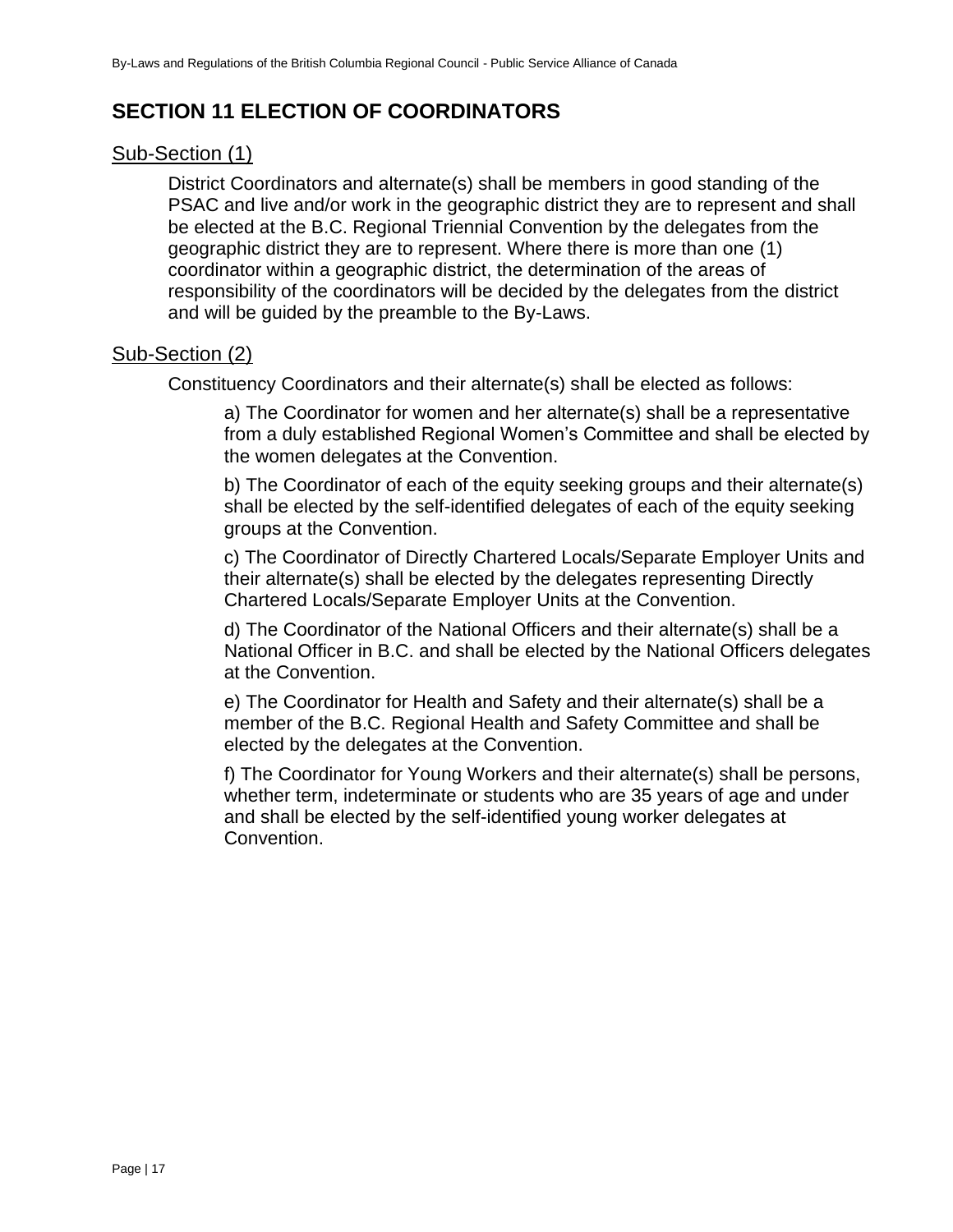# <span id="page-18-0"></span>**SECTION 12 COUNCIL COMMITTEES**

#### Sub-Section (1)

a) The B.C. Regional Council shall have the authority over and the responsibility for establishing operational/standing committees of the Council.

b) The REVP, in consultation with and with ratification by the B.C. Regional Council, shall appoint council committee members, bearing in mind gender and equity representation.

c) All B.C. Regional Council Committees shall submit a written report of their activities to B.C. Regional Council meetings and the B.C. Regional Triennial Convention.

d) The B.C. Regional Council shall establish Terms of Reference to guide the work and activities of each Committee.

# <span id="page-18-1"></span>**SECTION 13 AREA COUNCILS**

#### Sub-Section (1)

Pursuant to Section 14, Sub-Section (1) of the PSAC Constitution, the B.C. Regional Council shall promote the organization and operation of Area Councils in B.C.

#### Sub-Section (2)

Area Councils are encouraged to facilitate participation of National Officers, Regional Council members, Regional Women's Committee members, Human Rights Committee members and members of other nationally and regionally recognized committees in their activities.

#### Sub-Section (3)

Area Councils shall be governed under provision of By-Laws drawn up and agreed upon by the Area Council. Such By-Laws shall conform to the provisions and principles of the Constitution of the PSAC.

#### Sub-Section (4)

For the purposes of these By-Laws an Area Council in good standing means an Area Council that has met the following criteria:

- a) Shall hold at least four (4) meetings in the year. One such meeting shall be known as the annual general meeting at which time officers shall be elected and financial and other reports presented.
- b) Shall forward to the REVP minutes of all meetings no later than thirty (30) days following the date on which each meeting is held.
- c) Shall submit annual financial reports and an annual budget to the REVP office at year end.

#### Sub-Section (5)

Each B.C. Regional Area Council in good standing shall be entitled to one (1) delegate to the B.C. Regional Triennial Convention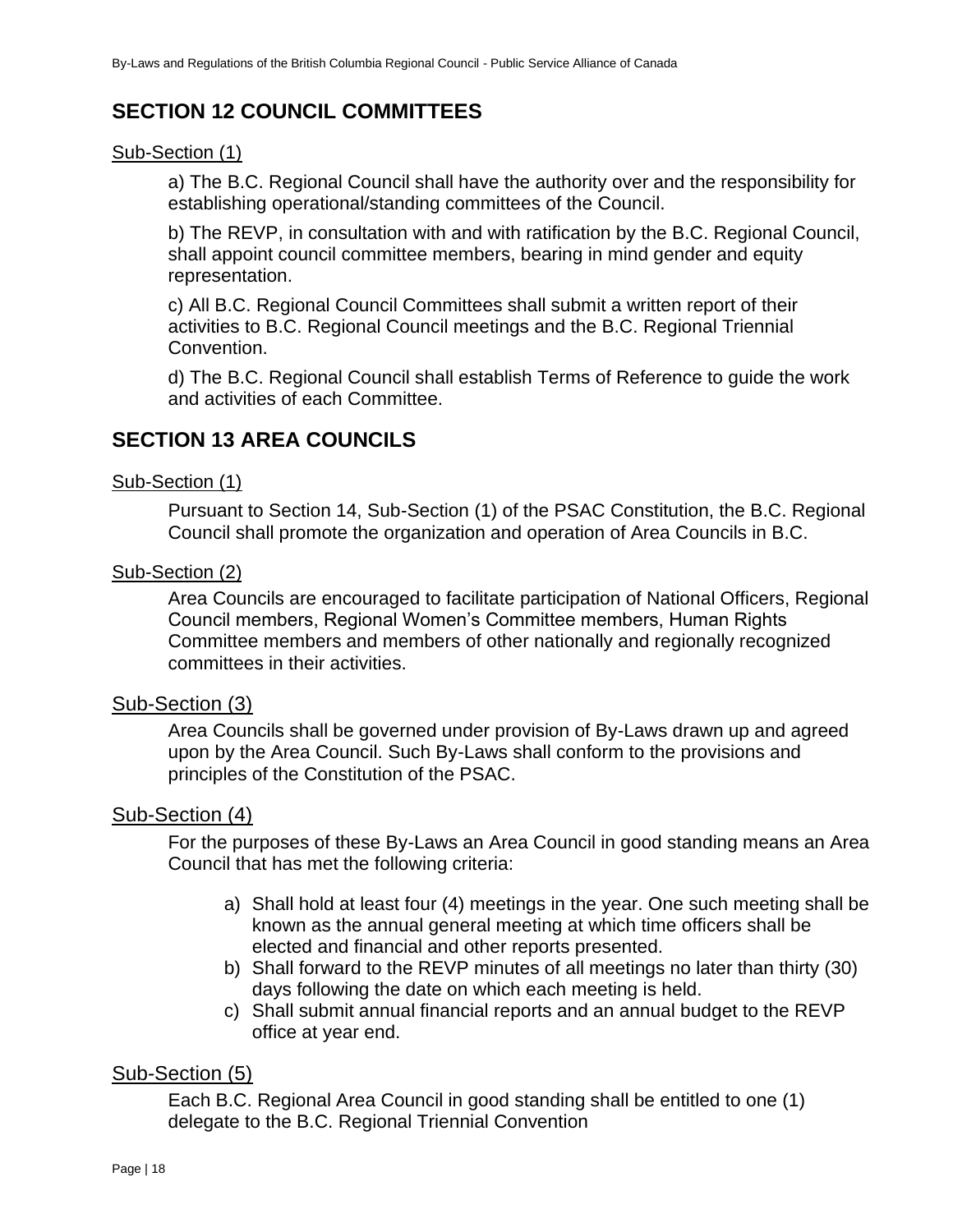# <span id="page-19-0"></span>**SECTION 14 FINANCE AND COLLECTION OF MEMBERSHIP FEES**

#### Sub-Section (1)

The B.C. Regional Council shall be funded from the budget allocated by PSAC to the B.C. Region and from any membership fees levied.

#### Sub-Section (2)

Pursuant to Section 16, Sub-Section (2) of the PSAC Constitution, membership fees levied by the B.C. Regional Council shall be established at the B.C. Regional Triennial Convention.

#### Sub-Section (3)

The fiscal year of the B.C. Regional Council shall be from January 1 to December 31. The B.C. Regional financial statements pursuant to section 16(2) (b) of the PSAC Constitution must be reviewed by a PSAC member or other person who is not on the B.C. Regional Council Executive who along with the Regional Executive Vice President will certify their completeness.

#### Sub-Section (4)

A projected three (3)-year priority proposal shall be presented by the B.C. Regional Council at the B.C. Regional Triennial Convention.

# <span id="page-19-1"></span>**SECTION 15 DISCIPLINE**

#### Sub-Section (1)

The B.C. Regional Council shall have the authority, by a two-thirds (2/3) majority vote at a regular or a special meeting, to suspend or expel from the B.C. Regional Council any Coordinator for contravening a provision of the PSAC Constitution or these By-Laws. These Coordinators shall have the right to appeal this decision in accordance with the PSAC Constitution.

# <span id="page-19-2"></span>**SECTION 16 AMENDMENT OF BY-LAWS**

#### Sub-Section (1)

a) Any amendment of, deletion from, or addition to these By-Laws shall become effective by approval of two-thirds (2/3) majority of the delegates voting at a B.C. Regional Triennial Convention.

b) Unless otherwise specified, any amendment of, deletion from, or addition to these By-Laws shall become effective at the time of its adoption.

# <span id="page-19-3"></span>**SECTION 17 INTERPRETATION OF B.C. REGIONAL COUNCIL BY-LAWS**

#### Sub-Section (1)

The REVP shall have the authority to interpret these By-Laws and the interpretation shall be conclusive and in full force and effect unless reversed by the B.C. Regional Council or a B.C. Regional Triennial Convention.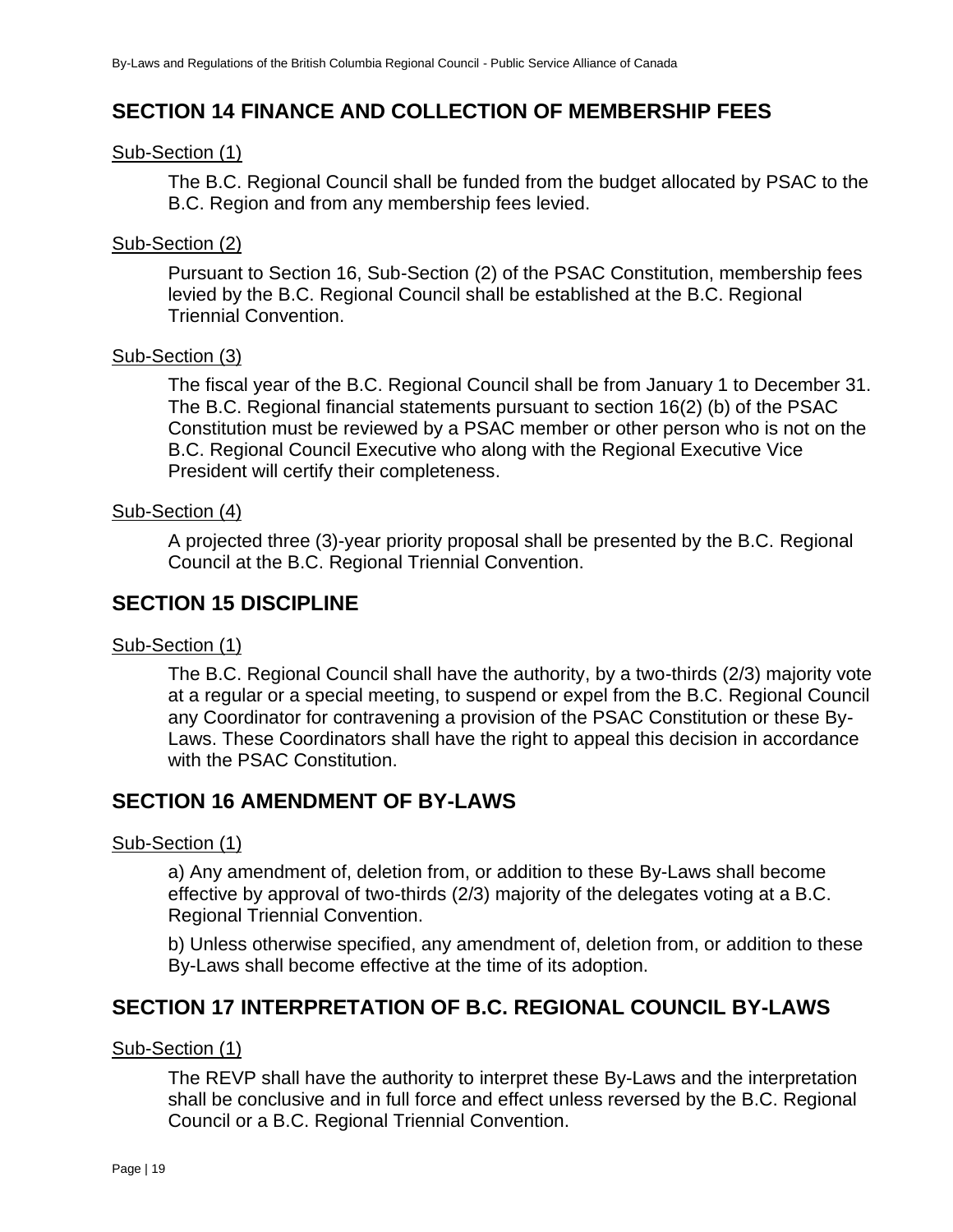# <span id="page-20-0"></span>**SECTION 18 DEFINITIONS**

#### Sub-Section (1)

For the purposes of these By-Laws, the word "Region" refers specifically to the province of British Columbia.

#### Sub-Section (2)

For the purposes of these By-Laws, the words or phrases "district" or "geographic jurisdiction" or "geographic area" refer to one (1) or all of the following:

- 1. South Vancouver Island
- 2. North Vancouver Island
- 3. Northeastern B.C.
- 4. Northwestern B.C.
- 5. Southern Interior (Okanagan/Kootenay)
- 6. East Fraser Valley
- 7. West Fraser Valley
- 8. Metro Vancouver

#### Sub-Section (3)

For the purposes of these By-Laws, the above-mentioned districts or geographic jurisdictions are defined as follows:

- 1. South Vancouver Island—everything south of the Malahat
- 2. North Vancouver Island—everything north of and including the Malahat, as well as Powell River and the Sunshine Coast
- 3. Northeastern B.C.—east of Burns Lake to McBride and Fort Nelson south to and including Williams Lake
- 4. Northwestern B.C.—Atlin south to Bella Coola and Masset east to and including Burns Lake
- 5. Southern Interior (Okanagan/Kootenay)—everything south and east of Clearwater and 70 Mile House, east of but excluding Hope
- 6. East Fraser Valley—Mission, Abbotsford, Chilliwack and Hope
- 7. West Fraser Valley—Surrey, Langley, Delta, White Rock, Pitt Meadows and Maple Ridge.
- 8. Metro Vancouver—Richmond, Vancouver, West and North Vancouver, Burnaby, Coquitlam, New Westminster, Port Coquitlam and Port Moody

#### Sub-Section (4)

For the purposes of these By-Laws, the definition of Pride shall be defined as Gay, Lesbian, Bisexual, and Transgendered Persons.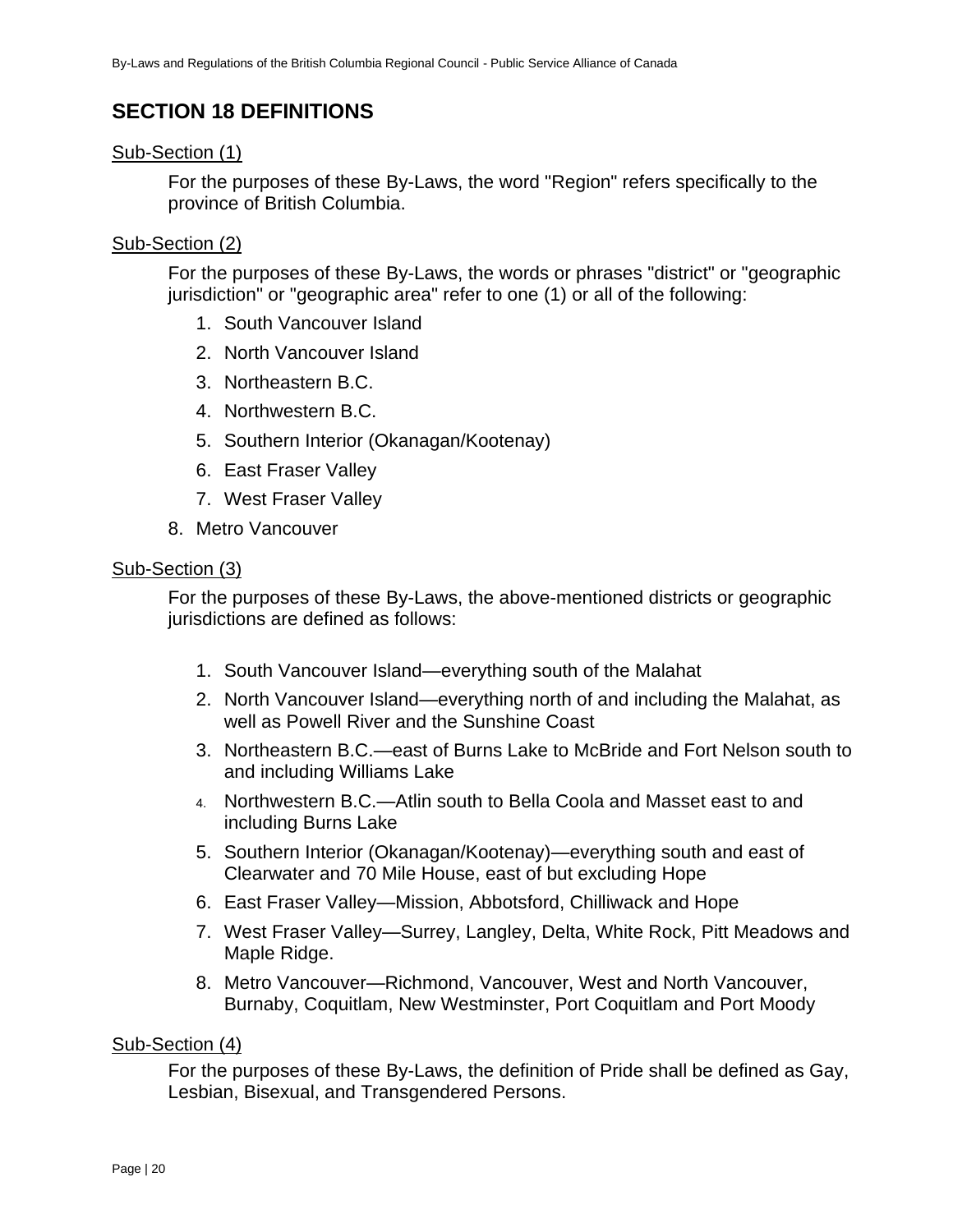#### Sub-Section (5)

For the purposes of these By-Laws, Separate Employer Units are defined as separate employer units representing fewer than two (2) % of the total PSAC membership in B.C.

#### Sub-Section (6)

For the purposes of these By-Laws, Young Workers shall be defined as persons 35 years of age and under.

#### Sub-Section (7)

For the purposes of these By-Laws, a Committee in good standing means a funded Committee that has met the following criteria:

- a) Shall hold at least four (4) meetings in the year. One such meeting shall be known as the annual general meeting at which time officers shall be elected and financial and other reports presented.
- b) Shall forward to the REVP minutes of all meetings no later than thirty (30) days following the date on which each meeting is held.
- c) Shall submit annual financial reports and an annual budget to the REVP office at year end.

#### Sub-Section (8)

For the purposes of these By-Laws, "in-camera session" means that the B.C. Regional Council reserves the right to ask all observers and visitors not to be present during any discussions that may be deemed of a confidential nature.

# <span id="page-21-0"></span>**SECTION 19 OATH OF OFFICE**

#### Sub-Section (1)

"I, Thaving been elected an officer of the Public Service Alliance of Canada of the B.C. Regional Council, give my word that for my term of office I shall abide by and uphold these By-Laws and the Constitution of the PSAC, fulfill the duties of such office, will maintain and uphold the dignity of our Union".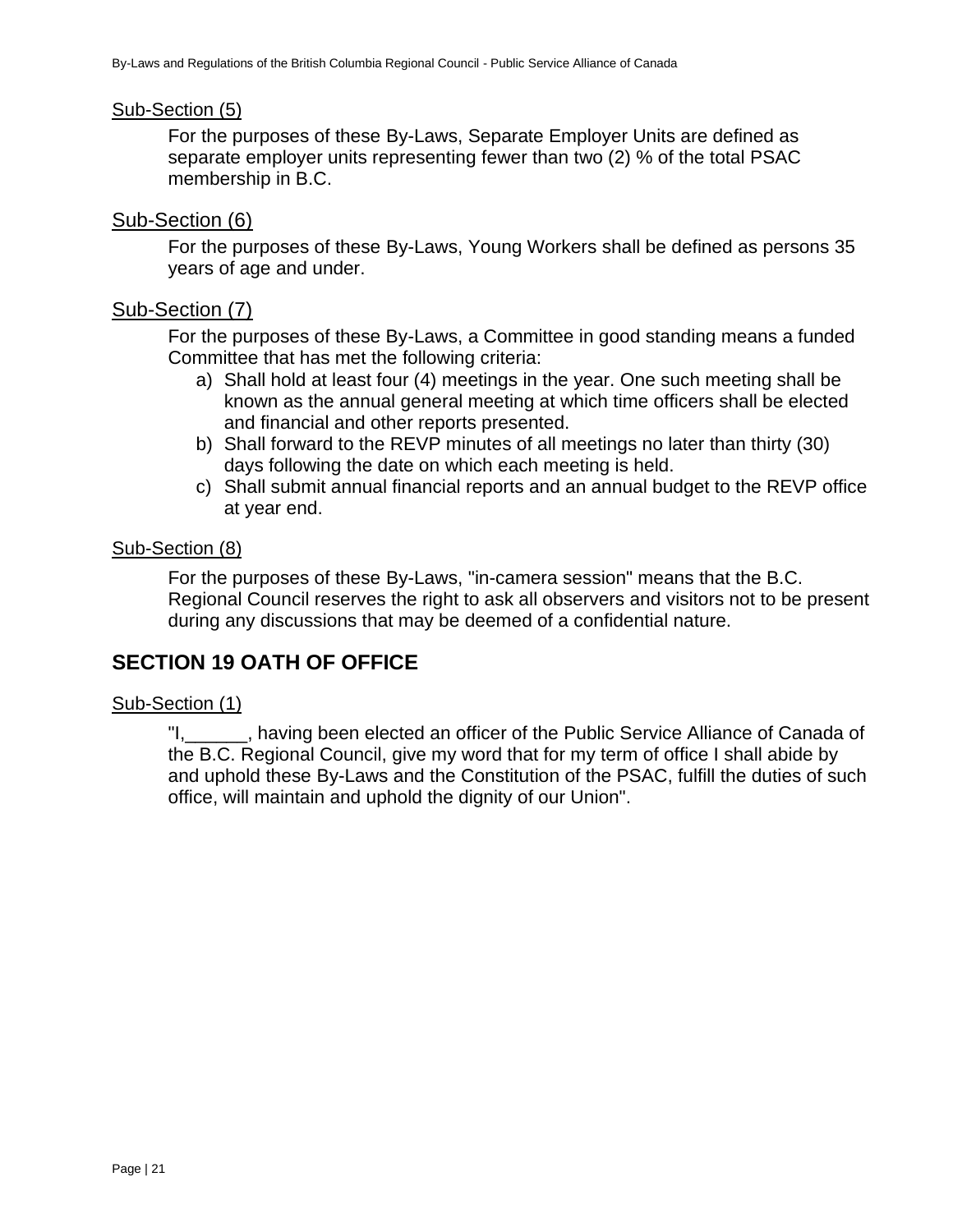# **Regulations**



# **British Columbia**

# Regional Council

Public Service Alliance of Canada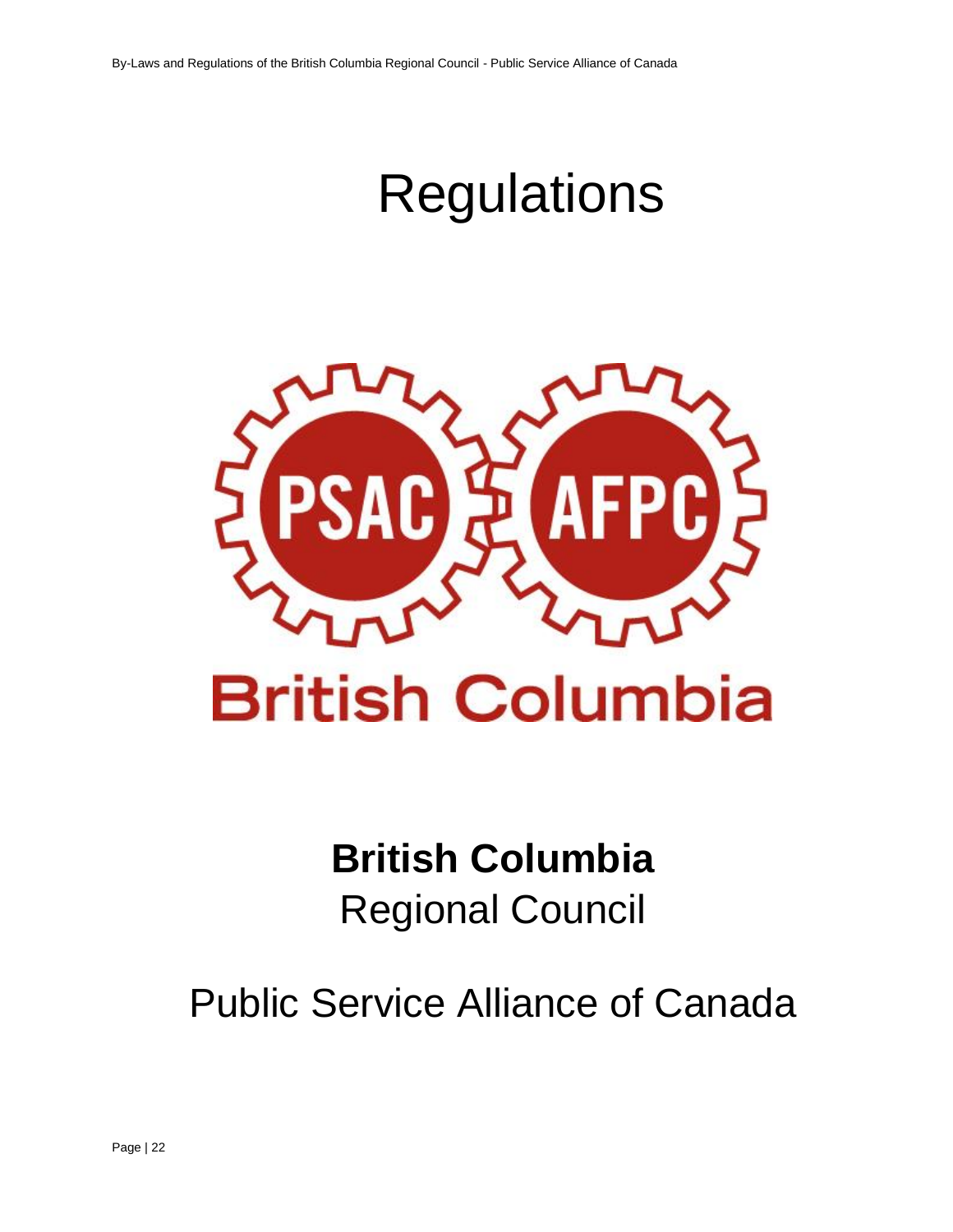# <span id="page-23-0"></span>**REGULATION 1 Selection of Delegates to B.C. Region Triennial Convention**

*Section 1: Delegates Representing Regional Women's Committees, Area Councils, and any other constitutionally recognized Regional Committees.*

# *Sub-Section 1: Delegate selection meetings*

Each Regional Women's Committee, Area Council and any other committee recognized by the Council shall hold a general meeting, not less than two (2) months and not more than six (6) months prior to a Triennial Convention, B.C. Region, for the purpose of electing a convention delegate. Every effort shall be made to schedule such meeting at a convenient time to permit as many members as possible attend. Notice of the meeting, in writing, is to be given at least four (4) weeks in advance of the meeting date.

# *Sub-Section 2: Eligibility*

For Regional Women's Committees, any active member in good standing of the Committee is eligible to seek delegate status and to vote in the delegate selection.

For Area Councils, each Area council delegate in good standing of an affiliated local is eligible to seek delegate status and to vote in the delegate selection.

For each other constitutionally recognized Regional Committee, any active member in good standing of the Committee is eligible to seek delegate status and to vote in the delegate selection.

Eligible candidates who are unable to attend the delegate selection meeting may seek the nomination by submitting a written statement, duly moved and seconded, of their intent to do so.

# *Sub-Section 3: Voting*

The delegate is elected by a simple majority. Where no candidate has a clear majority, the lowest-ranking delegate is dropped from the ballot and voting repeated until one (1) delegate has received a simple majority.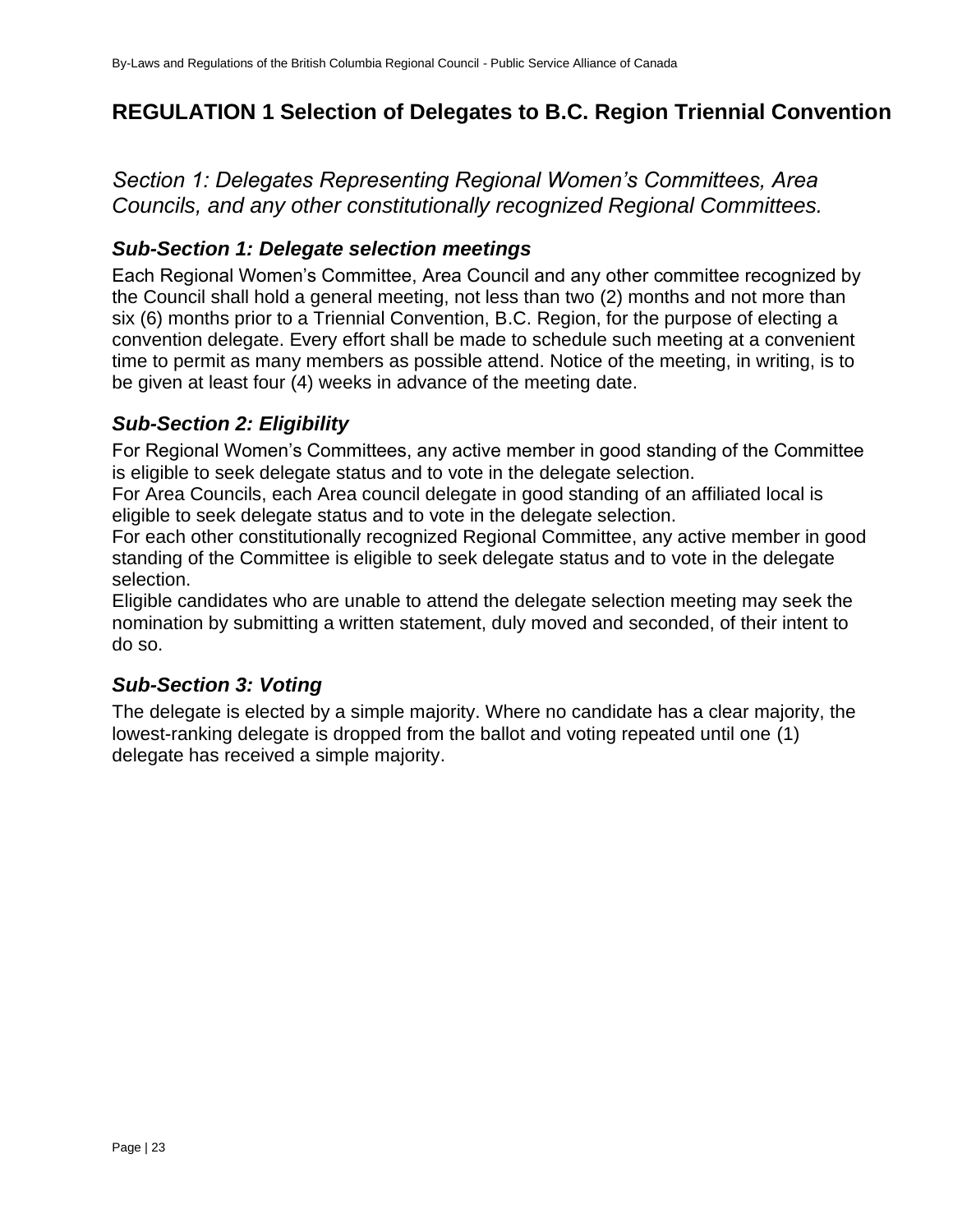# *Section 2: Delegates Representing Equity Groups and Young Workers*

# *Sub-Section 1: Eligibility*

Equity members must self-identify to run or vote for the equity delegate seats. Each member may belong to and vote in more than one (1) equity group. Equity members may also run or vote in local/component delegate elections.

# *Sub-Section 2: Nominations*

Nominations must be submitted, on the approved form and by the deadline established by the Convention committee, to the office of the REVP.

# *Sub-Section 3: Voting*

Ballots will be mailed to each member who has self-identified as a member of one (1) of the equity groups.

*Section 3: Delegates Representing Directly Chartered Locals and Small Separate Employers*

# *Sub-Section 1: Eligibility*

Each member in good standing of a Directly Chartered Local or a local of a small separate employer is eligible to seek delegate status and to vote in the delegate selection.

# *Sub-Section 2: Nominations*

Nominations must be submitted, on the approved form and by the deadline established by the Convention committee, to the office of the REVP.

# *Sub-Section 3: Voting*

Ballots will be mailed to each member of the above Locals.

*Amended by the B.C. Regional Council, April 2008 Amended by the B.C. Regional Council, June 2017*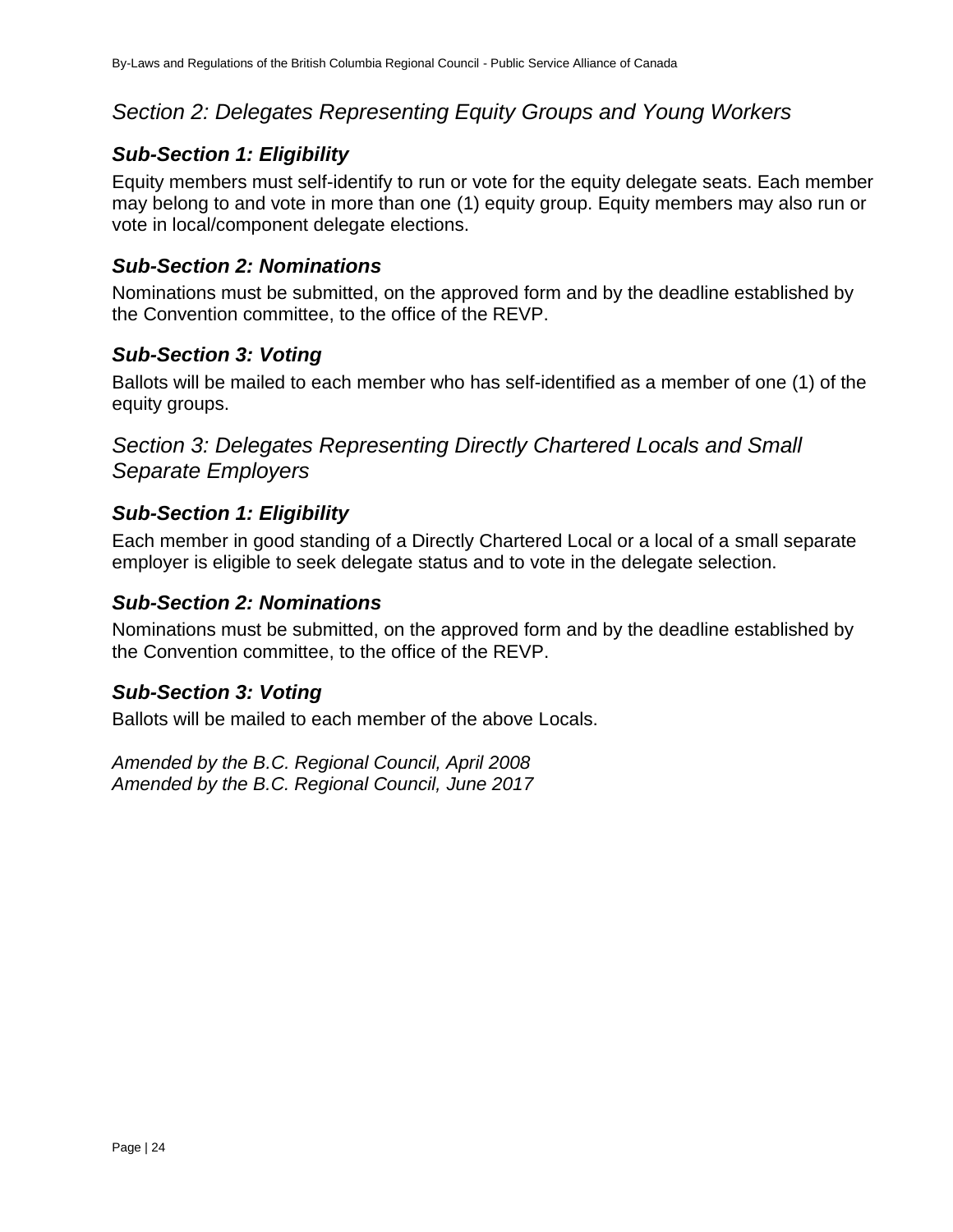# <span id="page-25-0"></span>**REGULATION 2 Regulation concerning recognition of committees under By-law Section 9 Sub-Section (8)**

# *Section 1: Criteria*

By-law Section 9 Sub-Section (8) provides for the recognition of and delegate status for committees of the PSAC which did not exist at the time the By-laws were drafted. Such committees will be considered for recognition under the By-law if and only if they meet the following criteria:

(i) the purpose of the committee is of relevance to the PSAC or to the labour movement

(ii) the recognition of the committee will promote union activism and increase member participation in union activities

(iii) only one (1) regional committee will be recognized for each special interest group.

# *Section 2: Application*

A committee seeking recognition under By-law Section 9 Sub-Section (8) shall submit to the office of the REVP a written application. The application should include the name of the committee or group, a brief description of the committee's purpose and accomplishments, and a paragraph describing how the committee meets the criteria set out above. The application should be accompanied by copies of the By-laws and/or Terms of Reference of the committee, a list of executive members or directors, and minutes of the last three (3) meetings.

(Rationale: Committees should demonstrate that they are well established and on-going bodies, with some degree of stability.)

# *Section 3: Approval*

Applications submitted under Section 2 that meet the criteria set out in Section 1 must still be ratified by a majority decision of the B.C. Regional Council at the next regular or special meeting of the Council.

# *Section 4: Review*

The recognized committees will be reviewed triennially, six (6) months prior to B.C. Regional Convention, to ensure that recognized committees are viable and active. Committees which have become inactive will have their recognition rescinded.

*Adopted by the B.C. Regional Council, October 2001*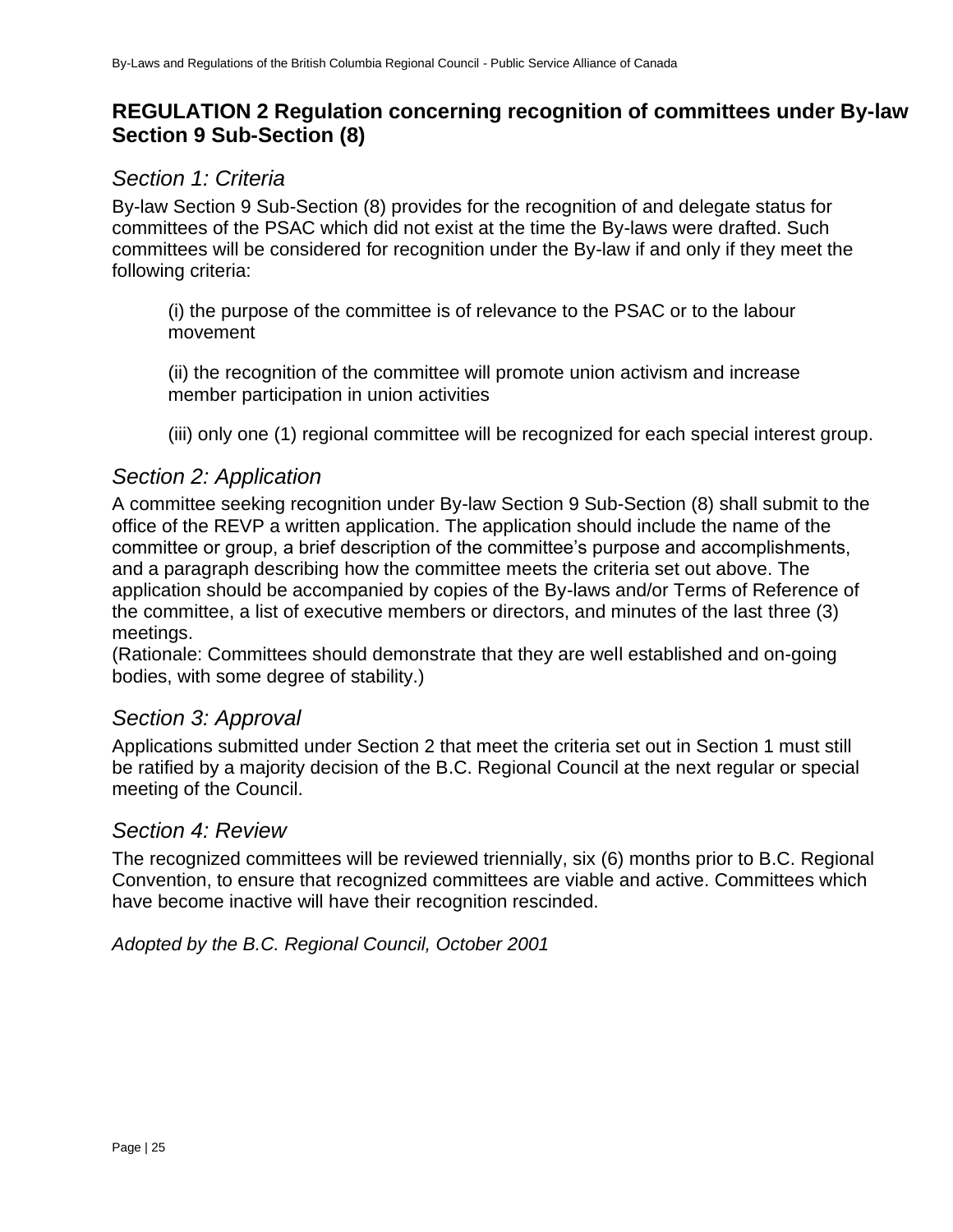# <span id="page-26-0"></span>**REGULATION 3 BC Federation of Labour Convention Subsidy**

# *Section 1: Purpose*

As part of its strategy to increase our visibility and participation in the broader labour movement, the B.C. Regional Council will provide a subsidy to assist, encourage, and promote attendance of PSAC members at the Convention of the BC Federation of Labour.

# *Section 2: Eligibility*

Subsidies will be allocated preferentially to one (1) delegate from each of the following constituencies:

| North Vancouver Island                                   | South Vancouver Island                            |
|----------------------------------------------------------|---------------------------------------------------|
| Northeastern B.C.                                        | Northwestern B.C.                                 |
| Southern Interior (Okanagan/Kootenay) East Fraser Valley |                                                   |
| West Fraser Valley                                       | Women                                             |
| Pride                                                    | Directly Chartered Locals/Separate Employer Units |
| <b>Racially Visible</b>                                  | Indigenous Peoples                                |
| <b>Members with Disabilities</b>                         | <b>Health and Safety</b>                          |
| Young Workers                                            |                                                   |

Subsidies will also be allocated preferentially to two (2) delegates from each of the following constituencies:

Metro Vancouver Equity members from outside Metro Vancouver

The above-mentioned districts or geographic jurisdictions are defined in the B.C. By-laws Section 18 Sub-Section (3).

Delegates residing outside Metro Vancouver and West Fraser Valley may be eligible for up to \$1000 to help defray the costs of travel, hotel and per diem expenses. Delegates residing in Metro Vancouver and West Fraser Valley may be eligible for up to \$500 to subsidize costs of commuting and per diem expenses.

If the above numbers of delegates cannot be met based on the applications received by the application deadline, residual funds may be reallocated to more than one (1) applicant per constituency, based on available funds.

# *Section 3: Applications*

Applications for the subsidy should be made in writing to the office of the REVP not less than four (4) weeks prior to the opening of Convention. Applications should indicate what other sources of funding are available or being pursued and an estimate of costs. Any funding available from the local, component, Area Council, Women's Committee, etc. must be reported and preference will be given to those with greatest need.

# *Section 4: Reports*

There shall be a written report to the REVP's office within one (1) month of the event.

*Amended by the B.C. Regional Council, September 2013, April 2016, October 2018 and February 2020*

\* The subsidy application form is available at http://psacbc.com/our-organization/bcregional-council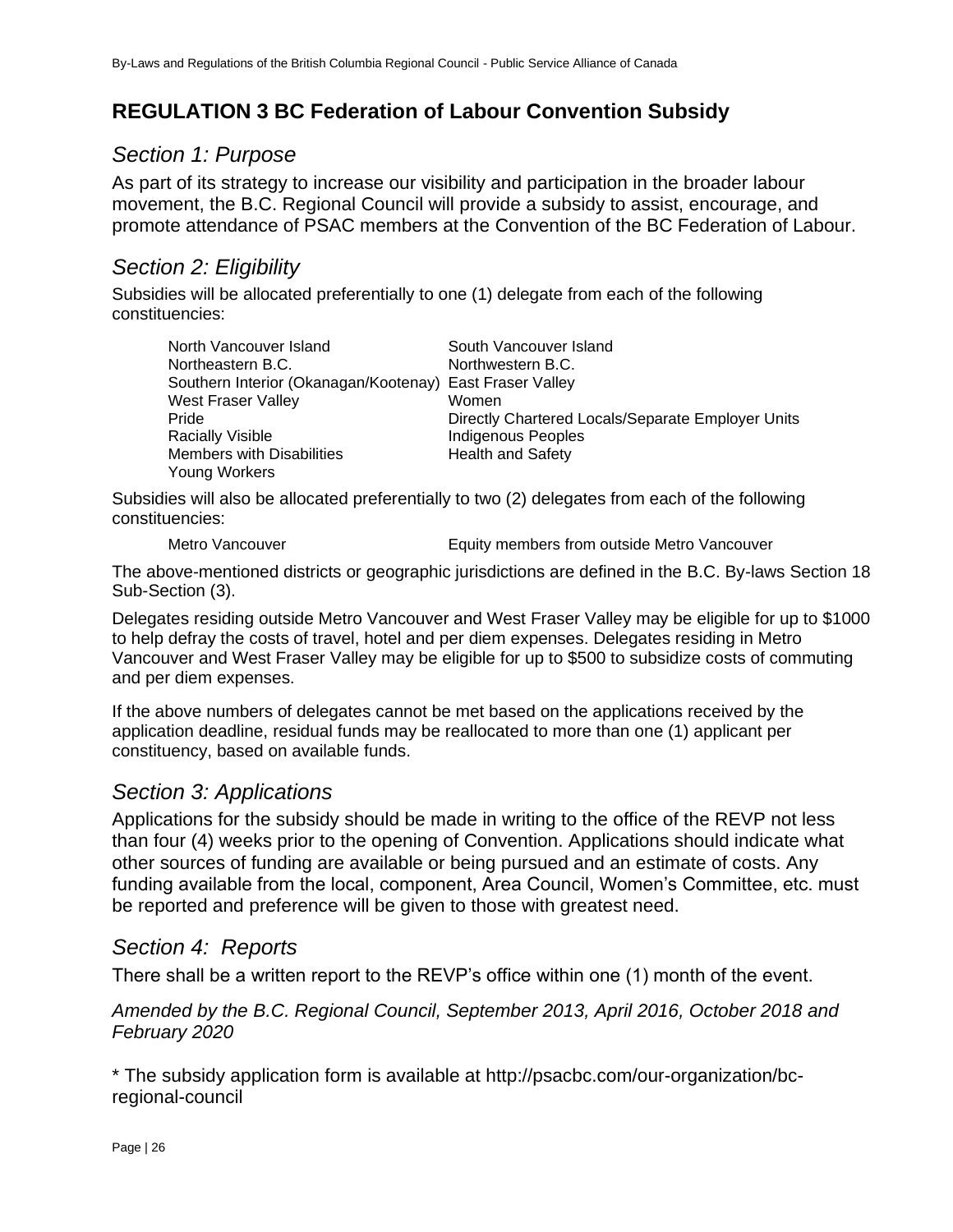# <span id="page-27-0"></span>**REGULATION 4 Elections of Regional Council Coordinators**

1. Election of Coordinators and Alternates to the B.C. Regional Council shall be elected at the B.C. Regional Triennial Convention in accordance with Section 5 of the By-laws.

2. In the event that a coordinator resigns from their position, the alternate shall immediately and automatically assume the position.

3. If no alternates are available or if the alternate is unable to assume the position, a new Regional Council Coordinator will be elected as per the language in the B.C. By-laws.

4. Where a coordinator does not attend two (2) consecutive quarterly meetings and is unable to fulfill duties of the position, the REVP may recommend to Regional Council that the coordinator's alternate take their place on Regional Council for the duration of the term of office.

5. Where a Coordinator is temporarily unable to fulfill their office and submits a request in writing to the REVP, a leave of absence shall be granted for a period not to exceed six (6) months, during which time the alternate shall be acting in the position. If, after six (6) months, the coordinator is still unable to resume their duties, the alternate shall become the coordinator.

6. A coordinator who relinquished their position may ask to have their name added to the alternate list.

7. No vacancy will be filled by election if such vacancy occurs within six (6) months prior to the date of the Triennial Regional Convention.

*Amended by the B.C. Regional Council, September 2004 and February 2020*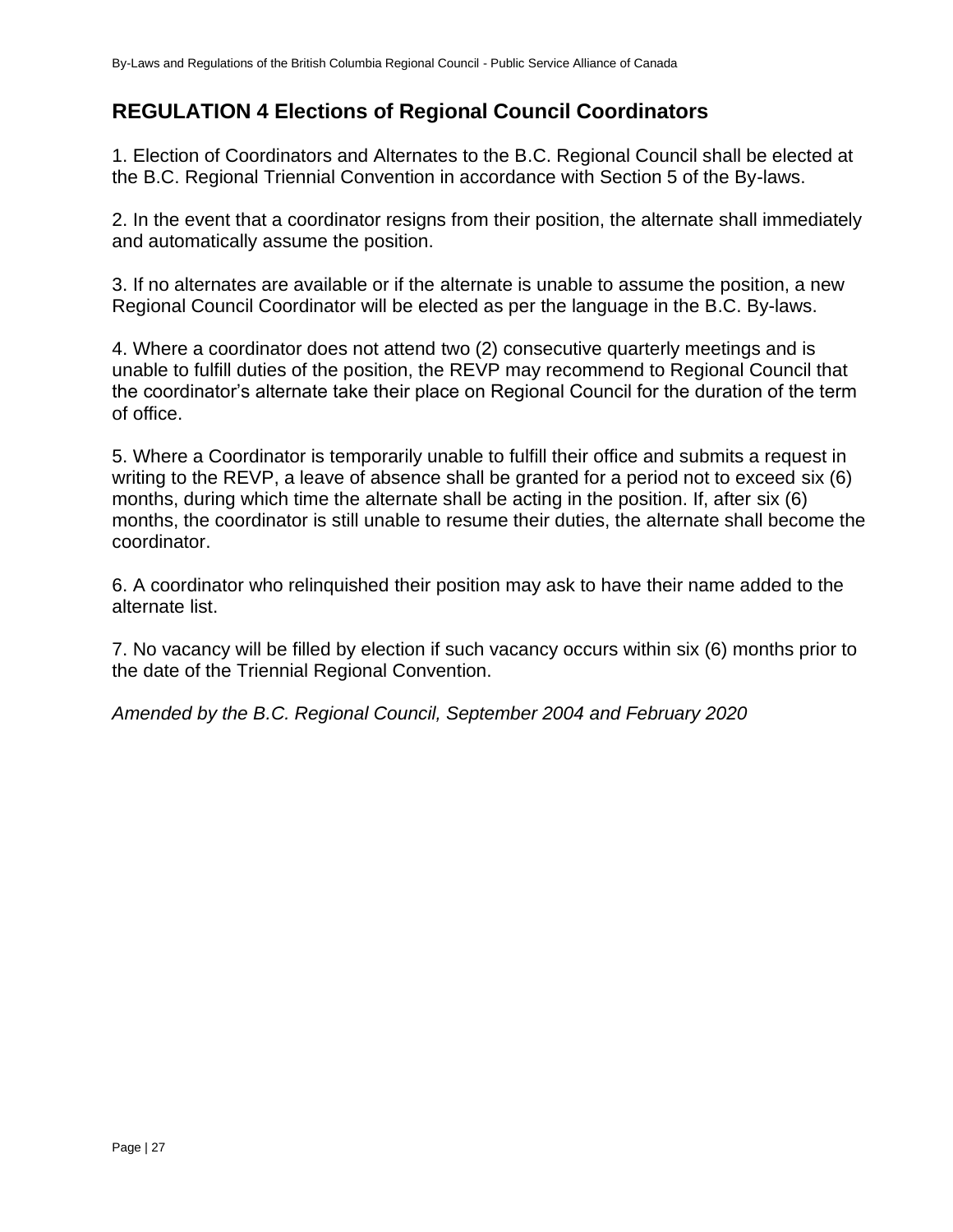# <span id="page-28-0"></span>**REGULATION 5 Compensation**

#### **Compensation**

1. Members on leave without pay who are working on B.C. Regional Council projects of greater than two (2) weeks duration shall be paid the equivalent of their current salary plus benefits or the salary plus benefits at the top step of a PM-1 Treasury Board employee, whichever is the greater. Benefits shall include compensation for loss of accumulated annual leave, sick leave, superannuation and any other employment benefits which are affected by the period of Leave without Pay.

2. B.C. Regional Council coordinators who take leave without pay to conduct the business of the B.C. Regional Council shall be compensated for their actual loss of salary or shall be paid at the equivalent of the top step of a PM-1 Treasury Board employee, whichever is the greater. If any such period of leave exceeds two (2) weeks, section 1 above shall apply.

*Adopted by the B.C. Regional Council, February 2002 Amended by the B.C. Regional Council, November 2015*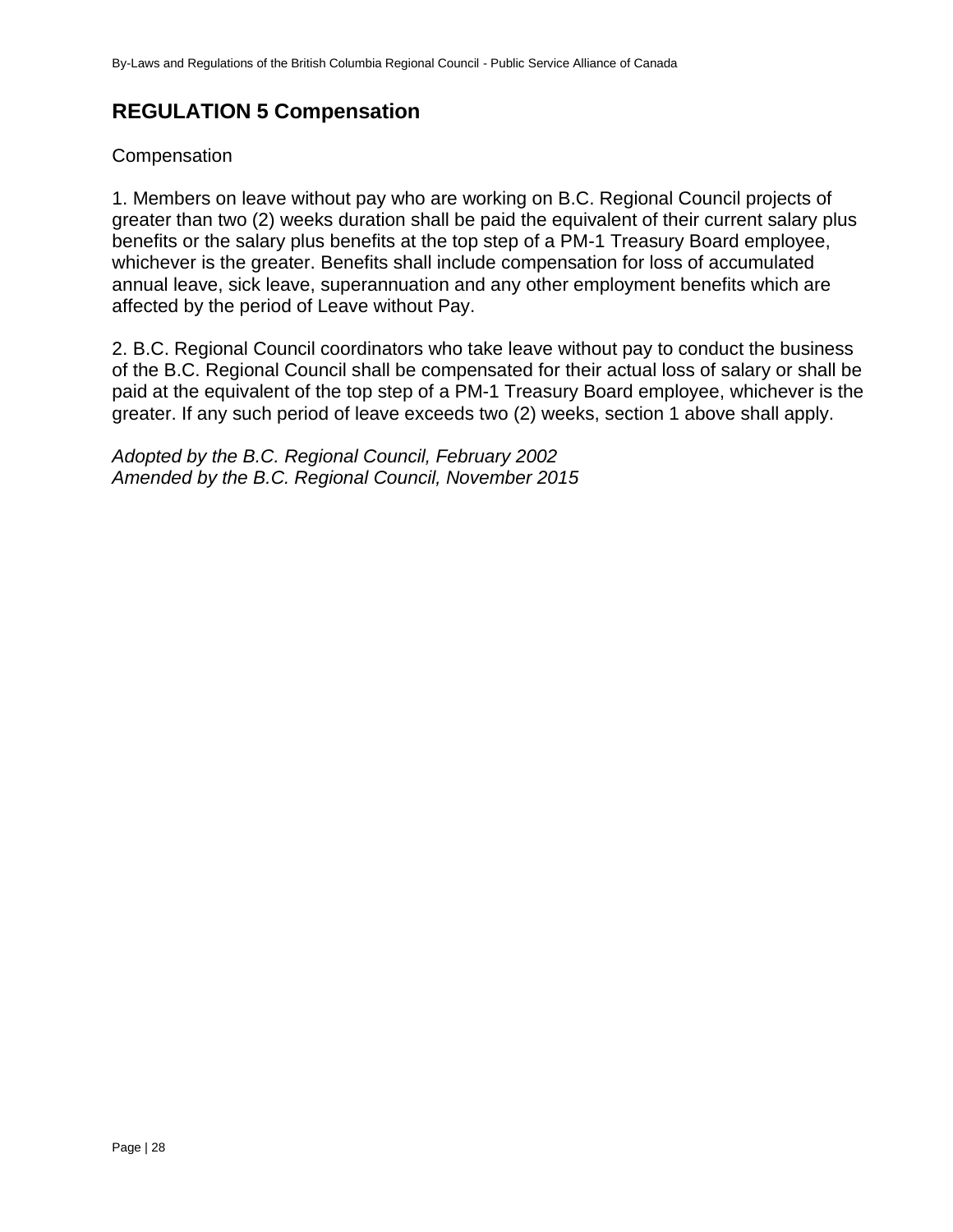# <span id="page-29-0"></span>**REGULATION 6 Procedures for the election of B.C. Regional Council Coordinators**

1. The staff person assigned to run the election will begin by explaining the election procedure.

2. S/he will call for nominations three (3) times. All nominations must be seconded. Following the third call, the nominating period will be declared closed.

3. Each nominated candidate will be asked in reverse order if they are willing to stand for election.

4. Each candidate will be given three (3) minutes to speak. The candidate may delegate their nominator or seconder to speak on their behalf.

5. The ballots will be distributed.

6. Each candidate may appoint a scrutineer.

7. The staff will collect the ballots, count them, and announce the results.

8. To be declared elected, a candidate must receive a simple majority. If there are three (3) or more candidates running and none receive 50%+1, the name of the candidate with the fewest votes will be eliminated and another vote will be conducted.

9. In regional caucuses where more than one (1) coordinator is elected, each candidate must receive a simple majority to be declared elected.

10. In regional caucuses where more than one (1) coordinator is elected, voters must vote for as many different candidates as there are positions available. Otherwise their ballot will be considered spoiled.

11. The election of coordinator(s) will be followed by the election of alternates. To be declared first alternate, the candidate must receive a simple majority. Once a first alternate is declared elected, the other candidates remaining on the ballots will be declared second, third, etc., alternate in the rank order of cast votes.

12. In the event of a tie vote, another vote is taken immediately. If that vote results in a tie, a short recess is called and then another vote is taken until the tie is broken.

*Adopted by the B.C. Regional Council, April 2002 Amended by the B.C. Regional Council, June 2017*